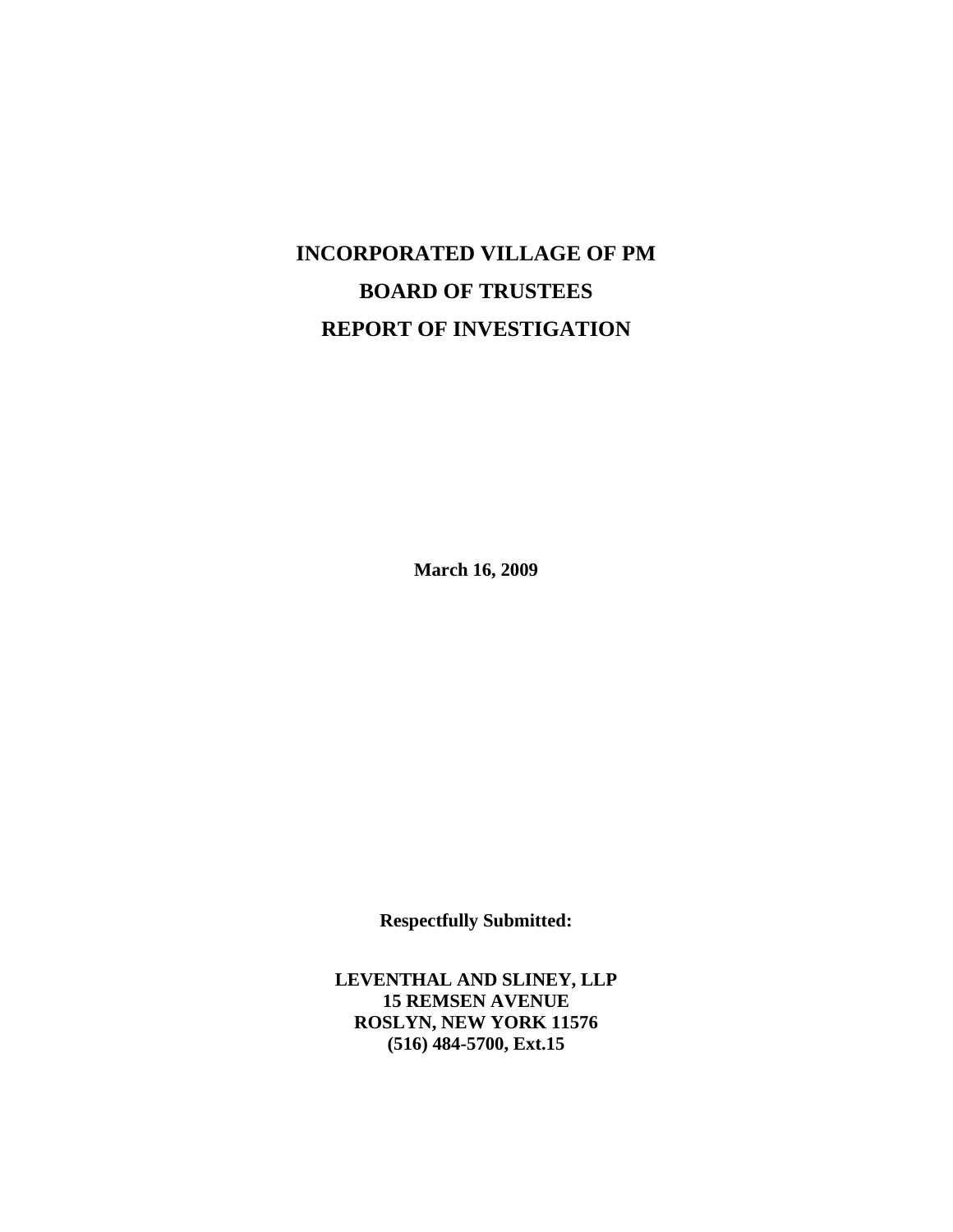# **TABLE OF CONTENTS**

| .24 |
|-----|
|     |
|     |
|     |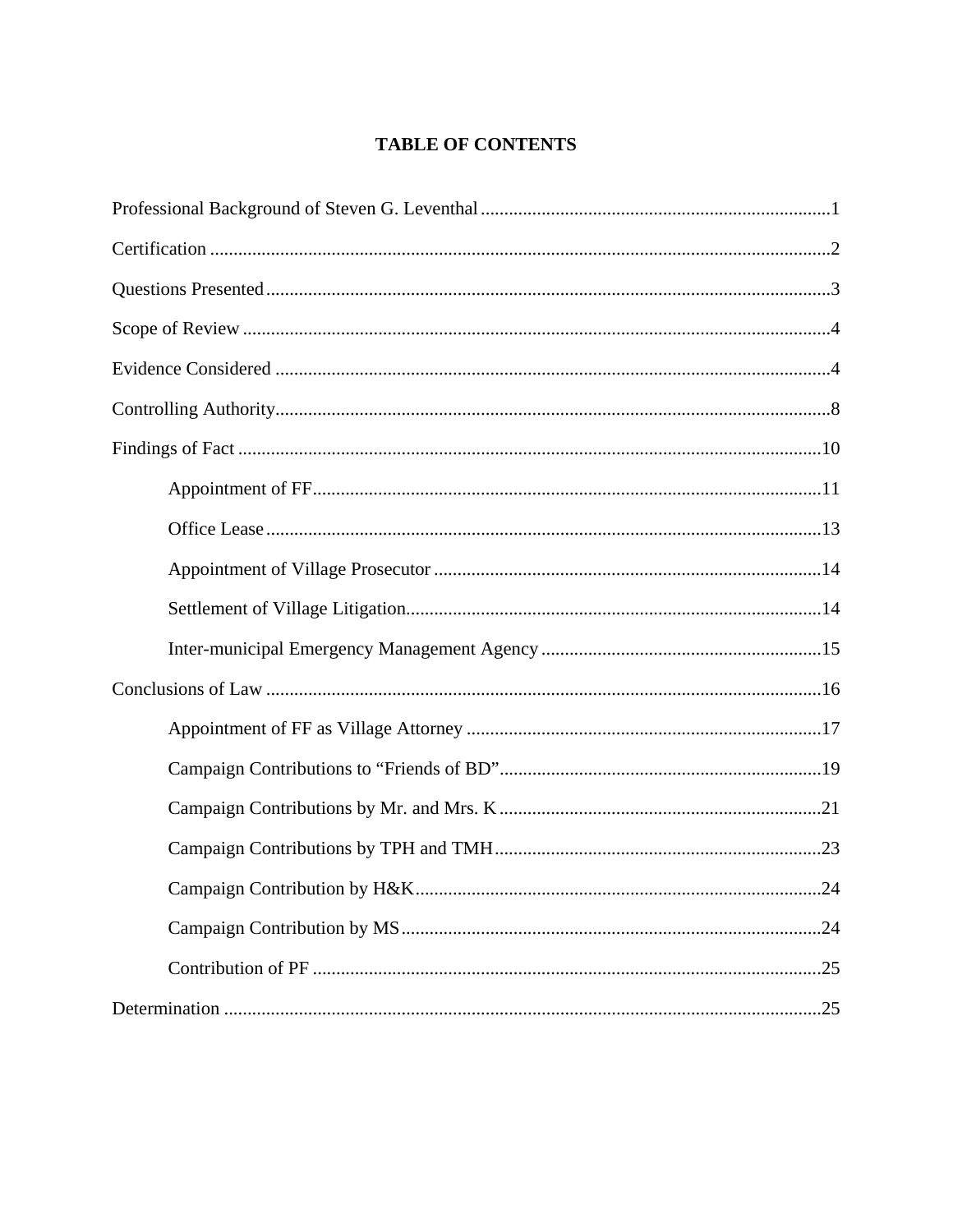# **PROFESSIONAL BACKGROUND**

I am an attorney and certified public accountant, and a member of the Roslyn firm of Leventhal and Sliney, LLP. I serve as Village Attorney for the Village of Muttontown, counsel to the Suffolk County Ethics Commission, counsel to the Ethics Boards of the Towns of North Hempstead, Southampton and Putnam Valley, and counsel to the Planning Board and Ethics Board of the Village of Rockville Centre. I have served as ethics counsel to the County of Nassau, the Village of Lynbrook, the Roosevelt Public Library, the Westbury Water District and the Eastchester Fire District.

I served as chair of the bi-partisan Nassau County Board of Ethics for six years, as a member of the Board for twelve years, and as counsel to the Board for one year. My advisory opinions have been circulated by the New York City Conflicts of Interest Board for use by its staff attorneys.

I have lectured extensively on the subjects of government, legal and corporate ethics, including at meetings and conferences sponsored by the New York State Association of Counties, the Association of Towns of the State of New York, the New York Conference of Mayors and Municipal Officials, the American Bar Association, the New York State Bar Association, the Nassau County Bar Association, and the Practicing Law Institute; to numerous municipalities and local bar associations; and to public and private sector attorneys at continuing legal education programs.

My articles on government ethics have appeared in the New York State Bar Association's state-wide magazine, the *Municipal Lawyer*; the newsletter of the Association of Towns of the State of New York, *Talk of the Towns*; and in the Nassau County Bar Association's newspaper, the *Nassau Lawyer*.

1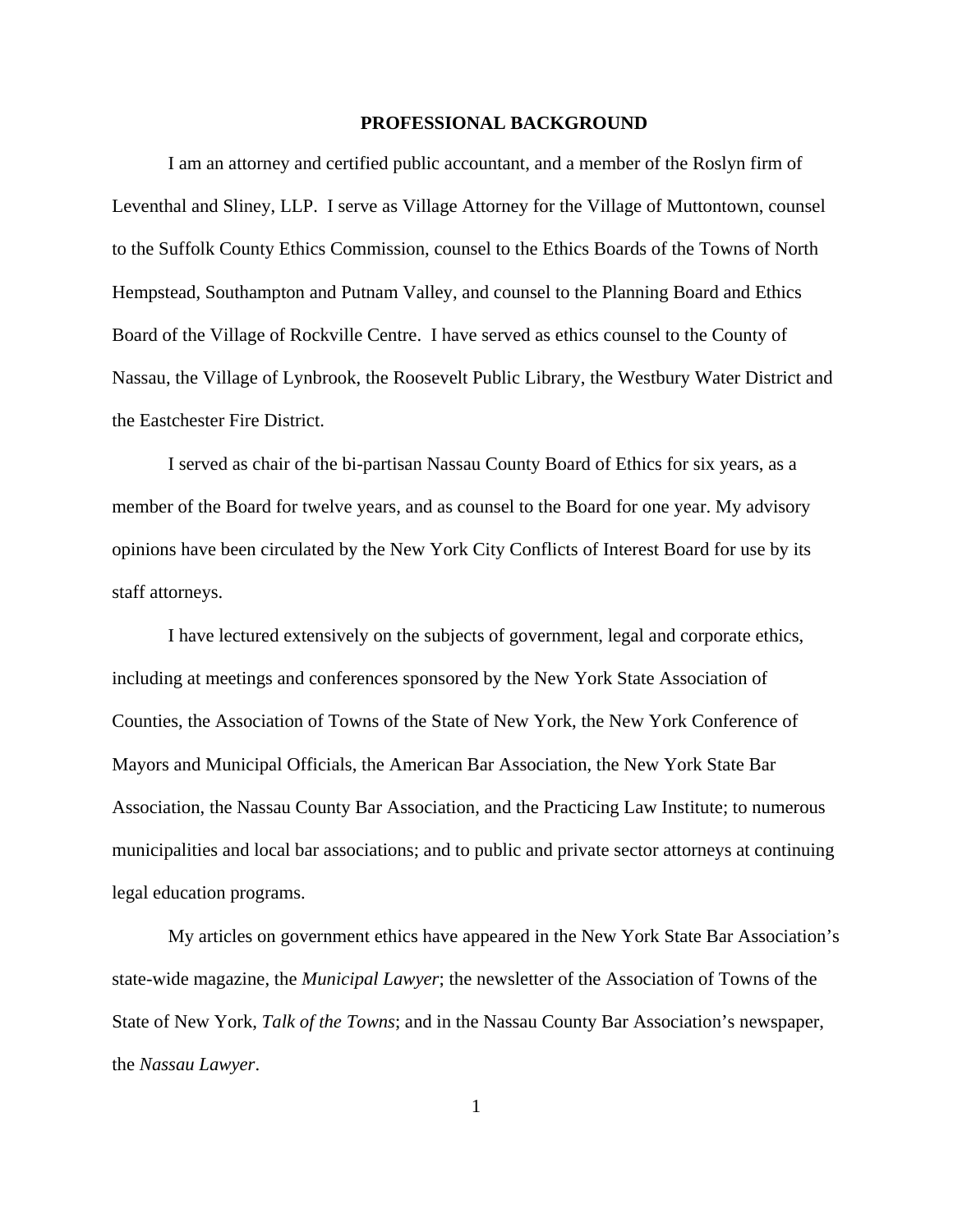I am an invited Fellow of the American Bar Association, an invited member of the New York State Bar Association's Committee on Attorney Professionalism, and co-chair of the Ethics and Professionalism Committee of New York State Bar Association's Municipal Law Section. I am an elected director of the Nassau County Bar Association, and was awarded the 2006 Directors' Award for my work as founding chair of its Finance Oversight Committee. I am a past chair of the Nassau County Bar Association's Municipal Law Committee.

### **CERTIFICATION**

This is to certify that neither my firm nor I are related to any of the parties referred to in this report. Further, neither my firm nor I have any present or intended financial interest in this matter beyond the fees due for professional services rendered in connection with this investigation and report, and possible subsequent services which may be required related to this matter. I certify that my fees are not contingent fees but are based upon the time expended on the services provided to the Village of PM in connection with this investigation and report.

 $\overline{\phantom{a}}$  , and the contract of the contract of the contract of the contract of the contract of the contract of the contract of the contract of the contract of the contract of the contract of the contract of the contrac

Dated: Roslyn, New York March 16, 2009

Steven G. Leventhal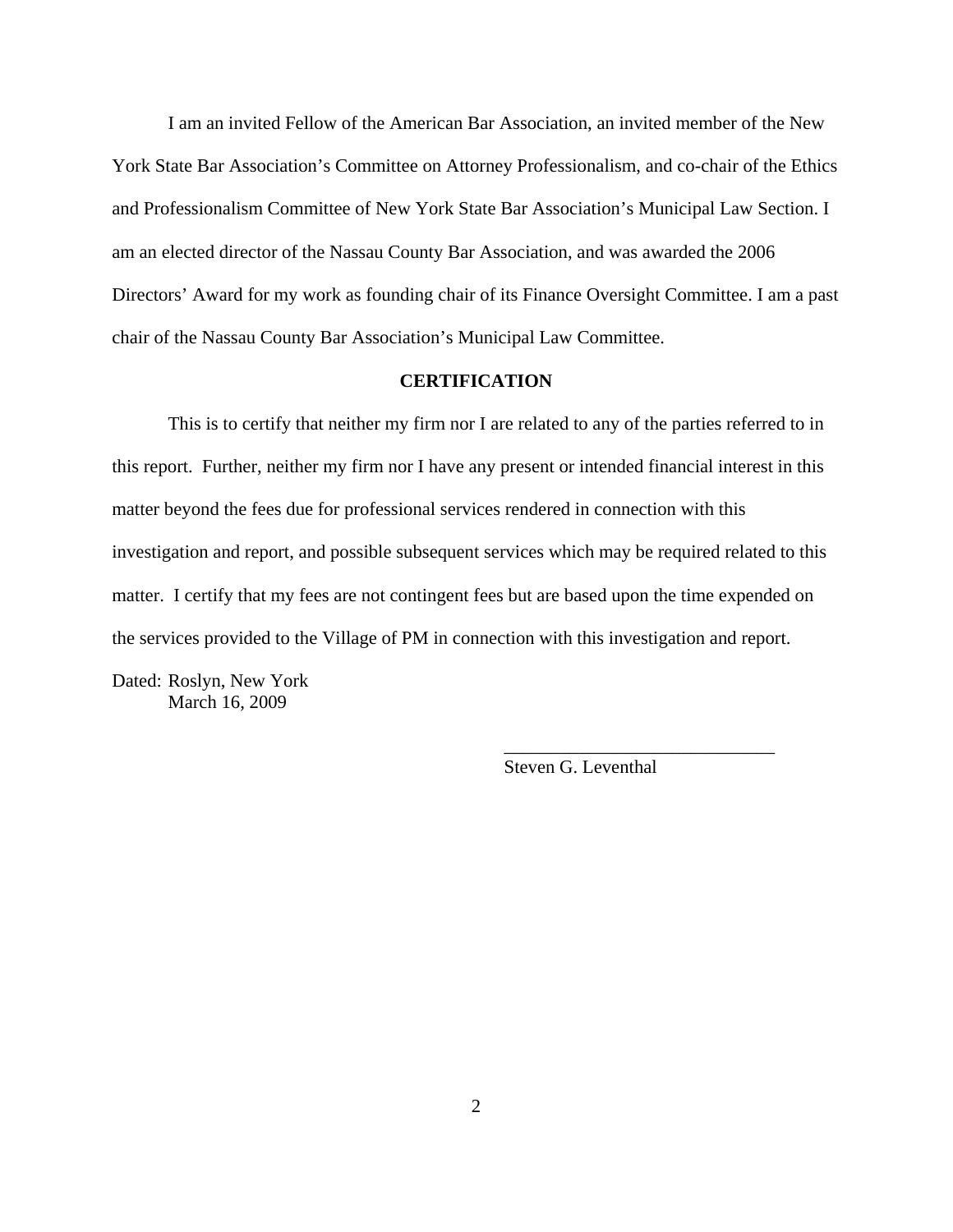# **INCORPORATED VILLAGE OF PM BOARD OF TRUSTEES REPORT OF INVESTIGATION**

#### **QUESTIONS PRESENTED**

I have been retained by the Incorporated Village of PM (the "Village") to serve as special counsel in connection with an Ethics Complaint dated February 24, 2009.

The Complaint alleges that the Mayor violated Chapter 27 (Ethics, Code of) of the Village Code, section 27.3 (Standards of conduct) subsection "A" (Gifts) in that her campaign committee, Friends of BD, received campaign contributions from TK, a partner in the firm that serves as Village Attorney, and from his wife, EK; from TPH and TMH, members of a limited liability company that leases property to the Village; from H&K, a law firm whose member, SK, is employed as Village Prosecutor; from MS, an attorney that previously represented litigation adversaries of the Village; and from PF, commissioner of an inter-municipal emergency planning agency of which the Village is a dues paying member.

 The complaint further alleges that the Mayor violated subsection "E" (Disclosure of interest in legislation) of Code of Ethics section 27.3 by failing to disclose her social relationship with Mr. K when the Board of Trustees appointed his firm as Village Attorney; and by failing to disclose that a commissioner of the inter-municipal emergency planning agency was a contributor to her campaign committee when the Board of Trustees approved Village membership in the agency<sup>[1](#page-4-0)</sup>.

<span id="page-4-0"></span> $1$  This question assumes an erroneous fact. Membership in the inter-municipal emergency planning agency was approved two days before the Commissioner contributed to the campaign committee.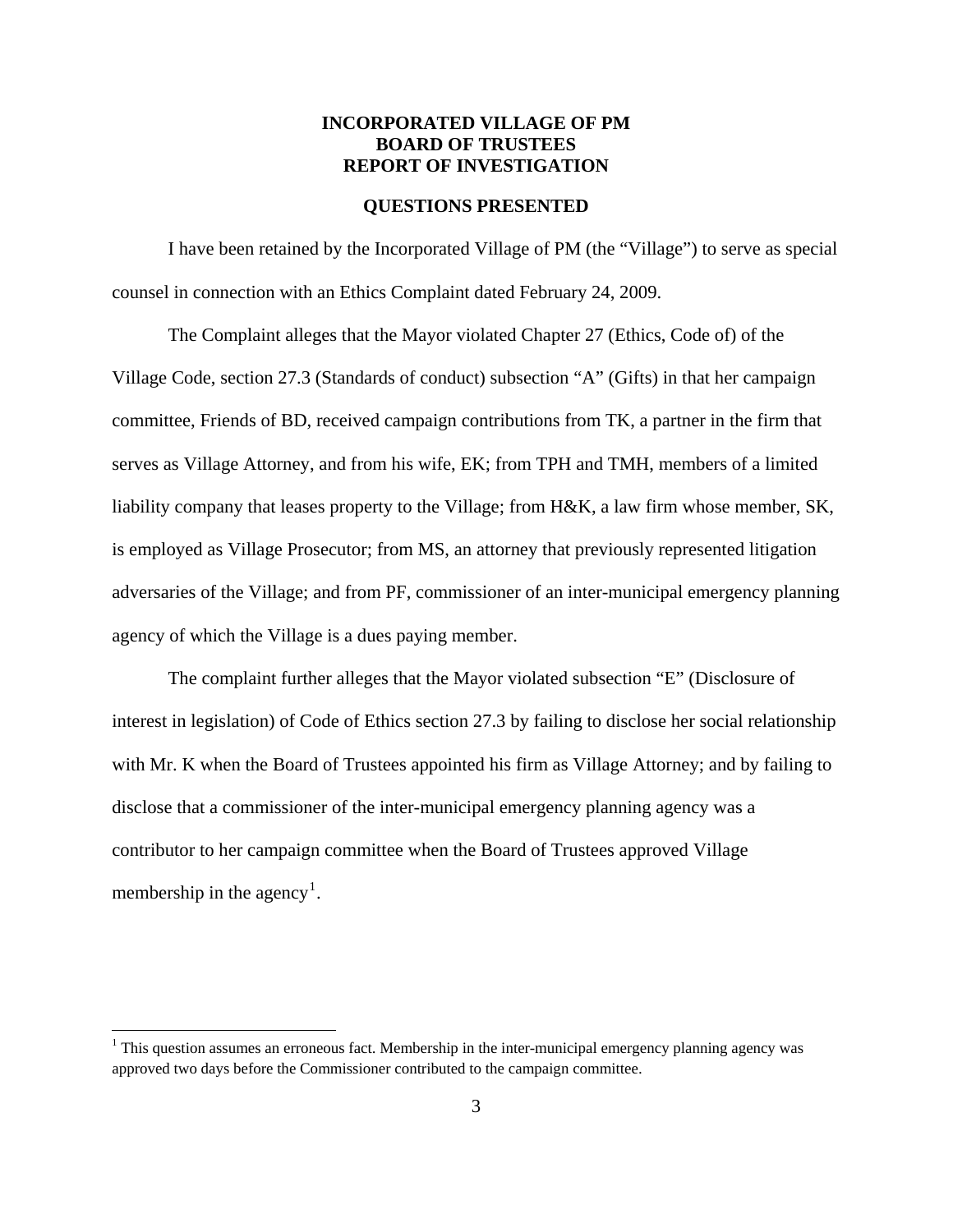#### **SCOPE OF REVIEW**

The Village Code of Ethics provides at section 27.7 that:

The Mayor, as Chief Executive Officer of the Village, shall receive any complaint concerning provisions of… [the Code of Ethics] and shall cause the complaint to be investigated. The results of said investigation shall be presented to the Village Board within thirty (30) days and the matter may be decided by the Village Board or upon motion of the Board it may be referred to the… County Board of Ethics, which in such case shall be deemed the Board of Ethics for the Village.

Because this complaint alleges that the Mayor violated the Village Code of Ethics, the

Mayor recused herself from participating in the discussion, deliberation or determination of this matter.

By a resolution adopted on March 7, 2009, I was appointed by the Village Board of

Trustees to serve as special counsel for the purpose of conducting and presenting the

investigation contemplated by section 27.7 of the Village Code. The Board imposed no limits on

the scope of my investigation, except that I agreed that my fees for professional services

rendered in conducting the investigation and in preparing and presenting this report would not

exceed \$7,500.00.

I was promptly provided with copies of all Village records that I deemed relevant to my investigation, and received the full cooperation of Village personnel including, most notably, the valuable assistance of the Village Clerk.

#### **EVIDENCE CONSIDERED**

 In conducting this investigation, I reviewed the following documents and records obtained from the Village Clerk, provided by the Complainant and the Mayor, or available on the internet:

1. Ethics complaint of Mr. RR, dated February 24, 2009.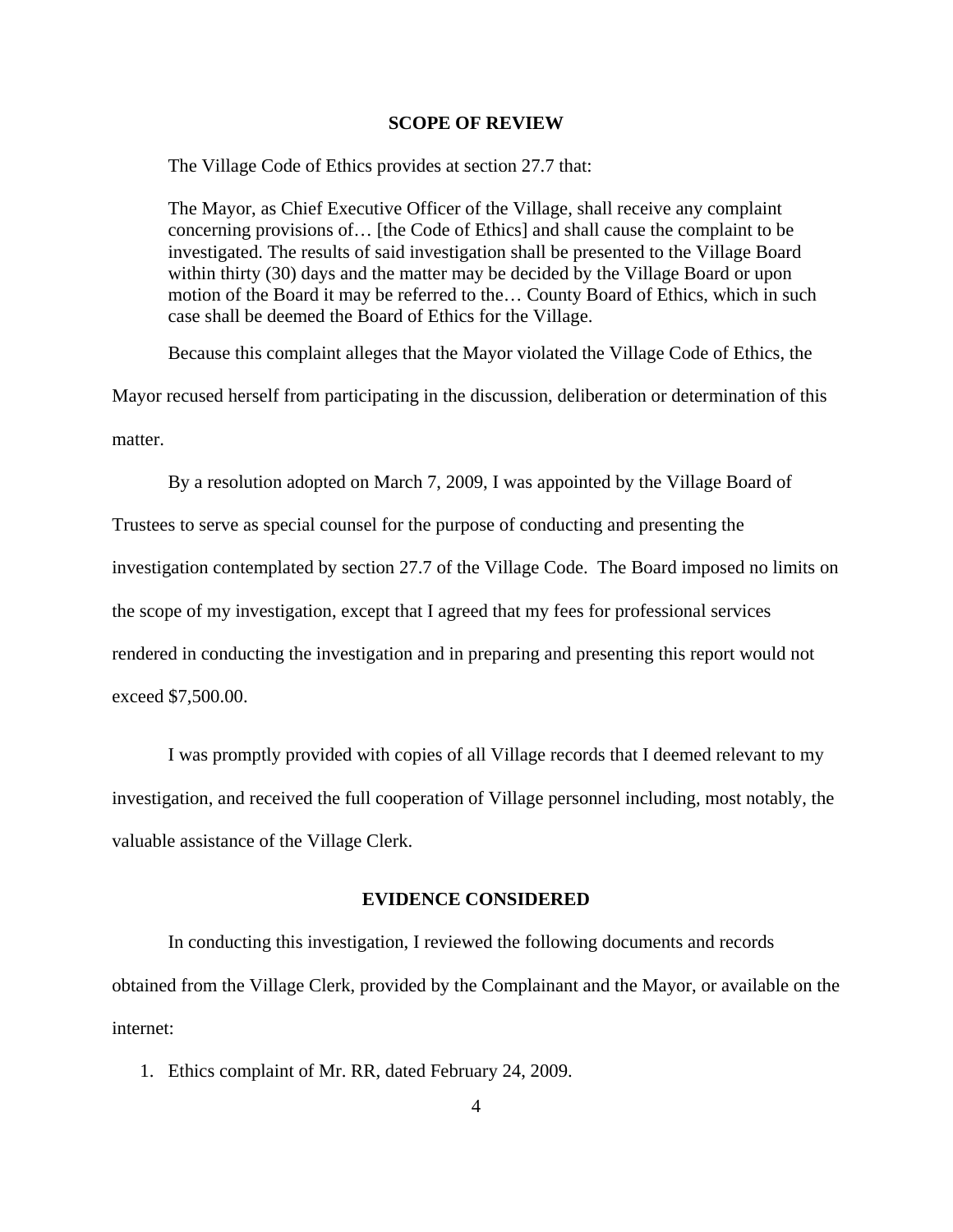- 2. Letter of Mr. RR in further support of ethics complaint, dated March 12, 2009.
- 3. Letter of Mr. RR to the editor of the M Press, "Ethics and Honesty Missing in PM", dated February 20, 2009.
- 4. Letter of Hon. BD, Mayor of the Village of PM, in response to ethics complaint, dated March 11, 2009.
- 5. Record of Campaign Contributions for the year 2008, Friends of BD, filed with the New York State Board of Elections and posted on the Board's web site.
- 6. Record of Campaign Contributions for the year 2008, Friends of CJ, filed with the New York State Board of Elections and posted on the Board's web site.
- 7. Letter of TK, Esq., partner in the firm of FF, P.C., proposing professional services as Village Attorney, dated April 13, 2007, accepted by Hon. BD, Mayor of the Village of PM.
- 8. Minutes of meeting of the Board of Trustees, Village of PM, dated April 17, 2007, authorizing the appointment of the firm of FF, P.C. as Village Attorney, and appointing SK, Esq., as Village Prosecutor.
- 9. Biography of TK, Esq., partner in the firm of FF, P.C.
- 10. Letter of TK, Esq., to the editor of the M Press, "A Disturbing Trend", dated April 2, 2004.
- 11. LIA Foundation, roster of Board of Trustees, copyright 2005 2009.
- 12. Minutes of meeting of the Board of Trustees, Village of PM, dated July 17, 2007, authorizing the Mayor to execute a certain lease agreement with MA Realty for the rental of office space.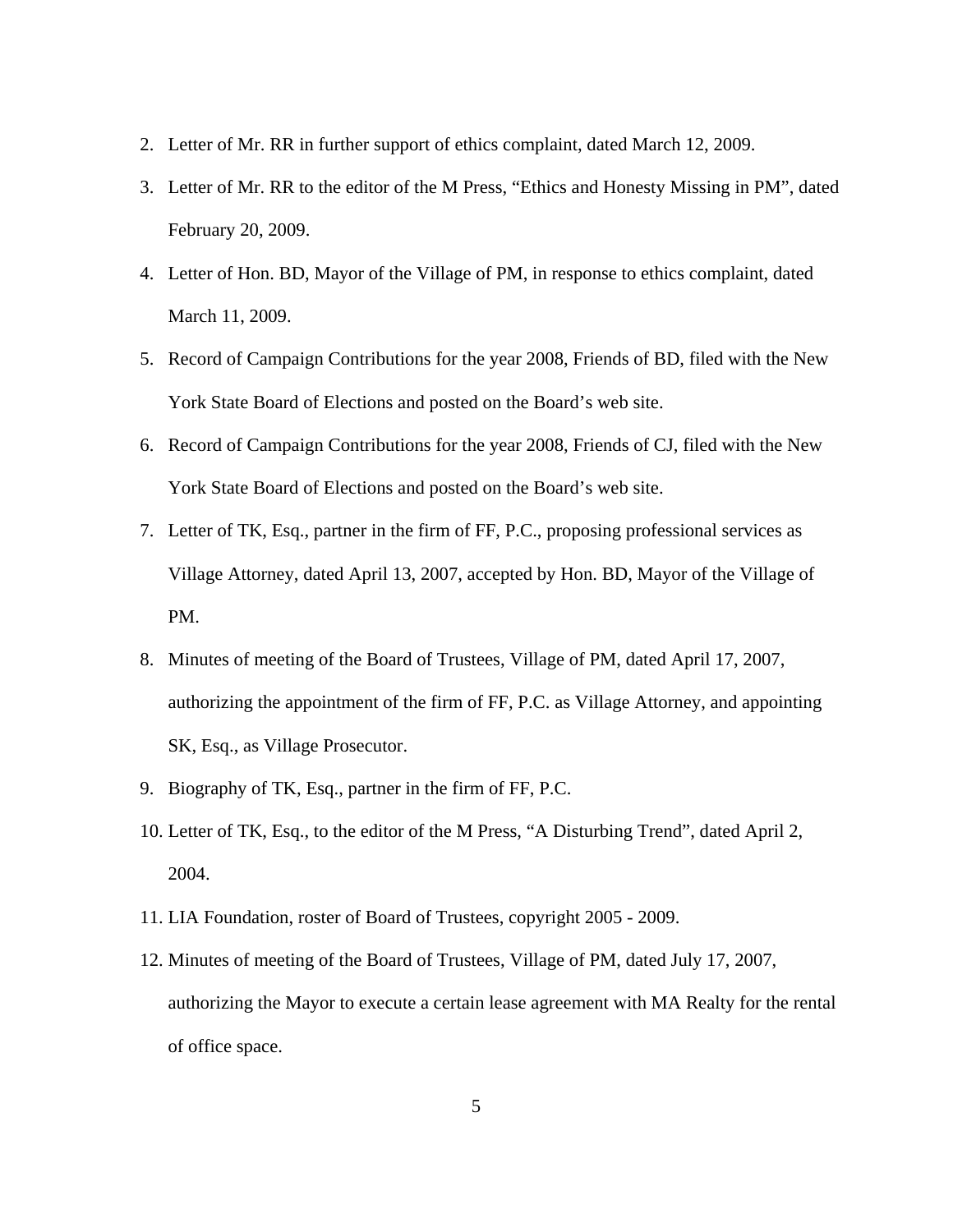- 13. Agreement of Lease, dated August 27, 2007, between MA Realty as Owner, and Village of PM, as Tenant.
- 14. Docket information maintained by the Office of Court Administration in the matter of The Incorporated Village of PM, Plaintiff, against JI, Defendant.
- 15. So-Ordered Stipulation of Settlement, dated July 7, 2008, in the matter of The Incorporated Village of PM, Plaintiff, against JI, Defendant.
- 16. Minutes of meeting of Board of Trustees, Village of PM, dated July 15, 2008, memorializing terms of settlement in the matter of The Incorporated Village of PM, Plaintiff, against JI, Defendant.
- 17. Village web site announcement of settlement in the matter of The Incorporated Village of PM, Plaintiff, against JI, Defendant.
- 18. Minutes of meeting of Board of Trustees, Village of PM, dated April 15, 2008, reappointing FF, P.C., as Village Attorney and SK, Esq., as Village Prosecutor.
- 19. Minutes of meeting of Board of Trustees, Village of PM, dated September 16, 2008, authorizing the Village to join the PW Office of Emergency Management at an annual cost of \$1,000.00.
- 20. Inter-Municipal Agreement for Emergency Management among the Incorporated Village of SP, Incorporated Village of BE, Incorporated Village of M, Incorporated Village of PWN, Incorporated Village of PH, Incorporated Village of PM, and Town of NH, dated September and October 2008.
- 21. Minutes of meeting of Board of Trustees, Village of PM, dated October 22, 2008, appointing Mayor D as Village representative to the PW Office of Emergency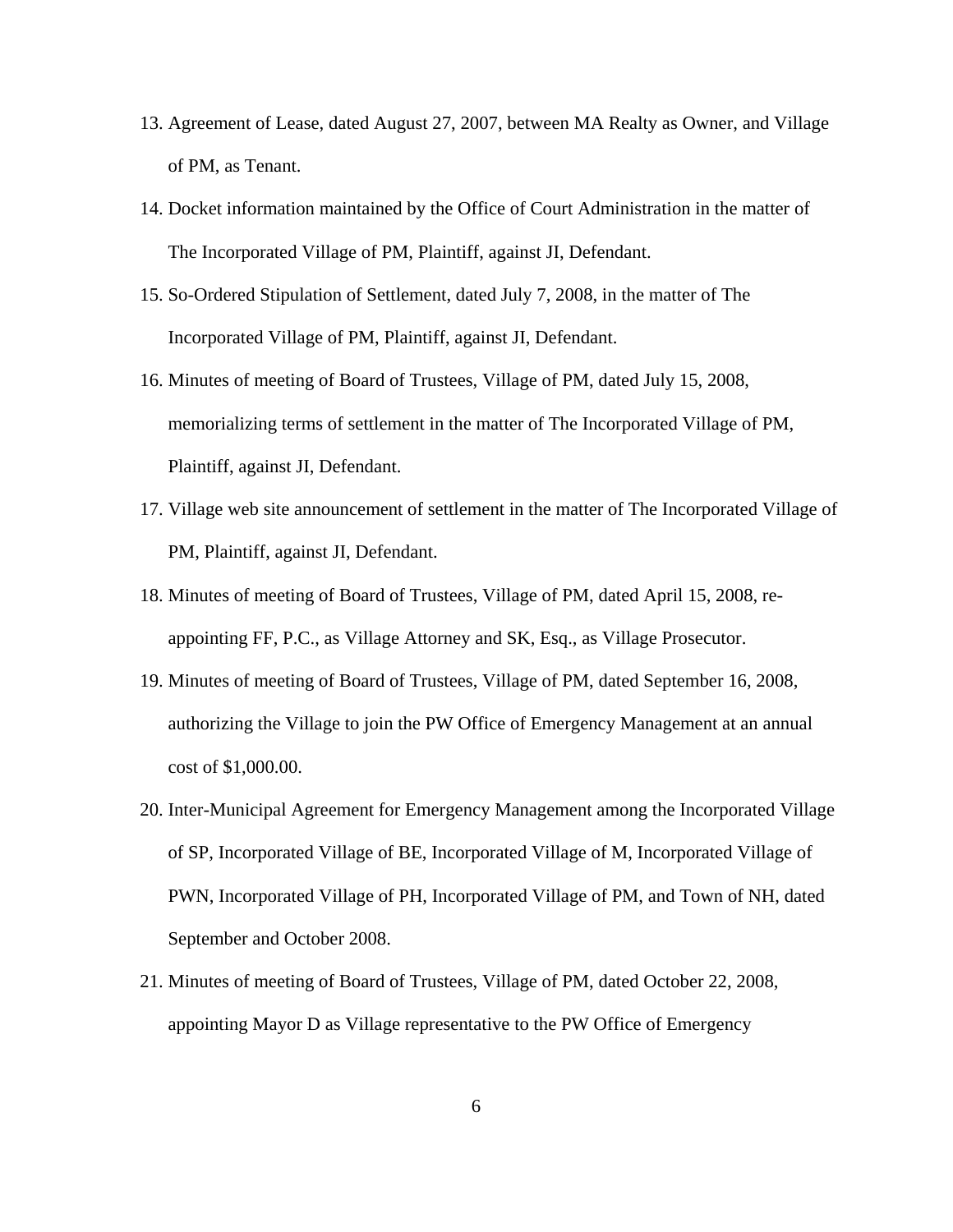Management, and Trustee D as first alternate representative to the PW Office of Emergency Management.

22. Article published by the M Press, online edition, February 13, 2009, "…Villages and Towns Discuss Emergency Plans – Members Include PH and PM".

The foregoing documents and records are compiled in an appendix to this report filed in the office of the Village Clerk.

 In addition to reviewing the foregoing documents and records, I listened to an audio recording of the meeting of the Board of Trustees held on April 17, 2007, at which the firm of FF, P.C., was appointed as Village Attorney, and SK, Esq., was appointed as Village Prosecutor.

In conducting this investigation, I interviewed the following individuals:

- 1. Complainant, Mr. RR.
- 2. Hon. BD, Mayor of the Village of PM.
- 3. Hon. MC, Deputy Mayor of the Village of PM.
- 4. Hon. SM, Trustee of the Village of PM.
- 5. Former Village Trustee JA.
- 6. Former Village Trustee JK.
- 7. Hon. JP, Clerk of the Village of PM.
- 8. TK, Esq.
- 9. Mrs. EK.
- 10. SK, Esq.
- 11. TMH, Esq.
- 12. TPH, Esq.
- 13. MS, Esq.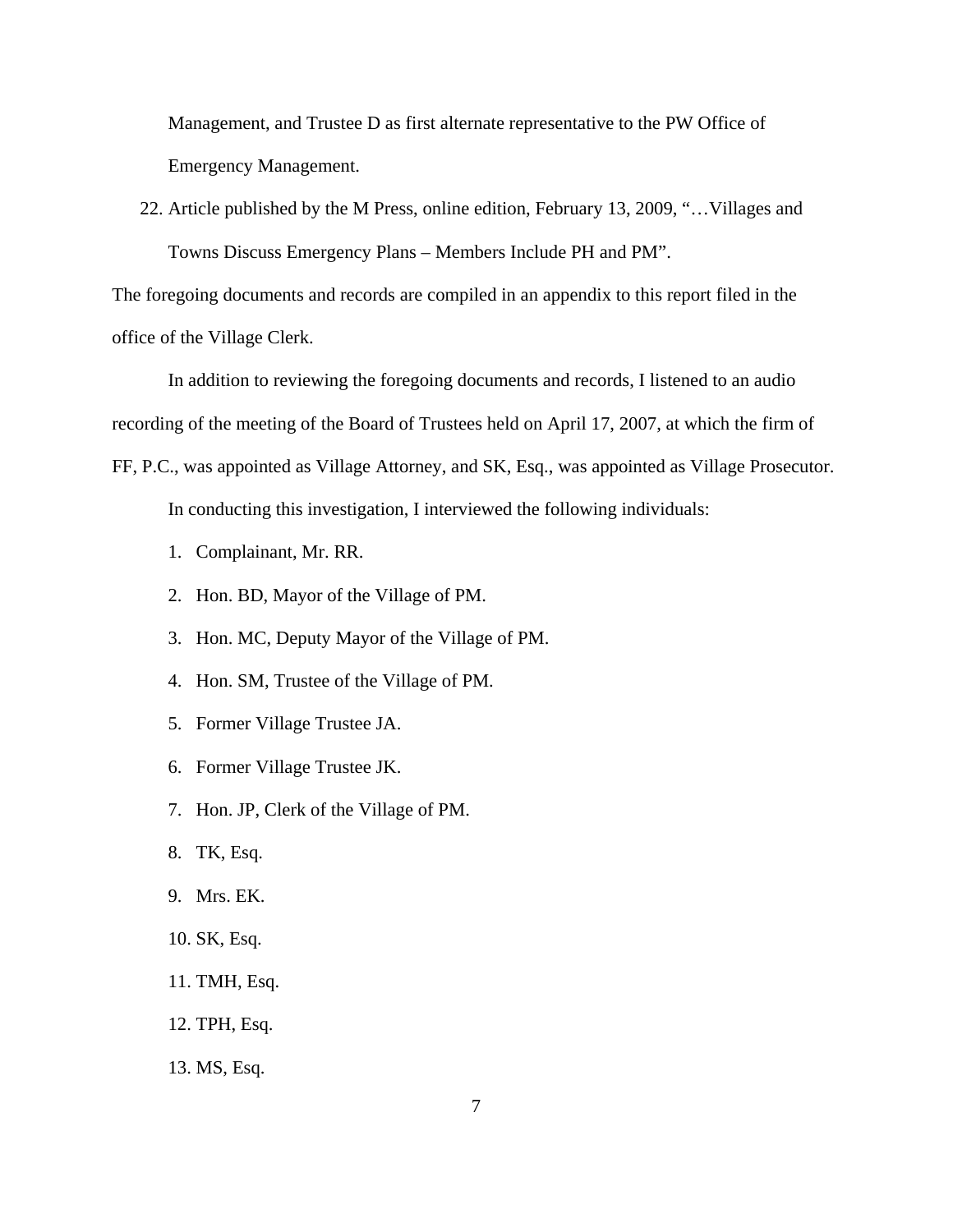14. Hon. PF, Commission of the PW Office of Emergency Management.

# **CONTROLLING AUTHORITY**

New York General Municipal Law Article 18 (Conflicts of Interest of Municipal Officers

and Employees) § 801 (Conflicts of interest prohibited) provides, in pertinent part, that:

Except as provided in section eight hundred two of this chapter, (1) no municipal officer or employee shall have an interest in any contract with the municipality of which he is an officer or employee, when such officer or employee, individually or as a member of a board, has the power or duty to (a) negotiate, prepare, authorize or approve the contract or authorize or approve payment thereunder, (b) audit bills or claims under the contract, or (c) appoint an officer or employee who has any of the powers or duties set forth above….

New York General Municipal Article 18 (Conflicts of Interest of Municipal Officers and

Employees) § 800 (Definitions) provides, in pertinent part, that:

When used in this article and unless otherwise expressly stated or unless the context otherwise requires:

3. "Interest" means a direct or indirect pecuniary or material benefit accruing to a municipal officer or employee as the result of a contract with the municipality which such officer or employee serves. For purposes of this article a municipal officer or employee shall be deemed to have an interest in the contract of (a) his spouse, minor children and dependents, except a contract of employment with the municipality which such officer or employee serves, (b) a firm, partnership or association of which such officer or employee is a member or employee, (c) a corporation of which such officer or employee is an officer, director or employee and (d) a corporation any stock of which is owned or controlled directly or indirectly by such officer or employee.

New York General Municipal Law Article 18 (Conflicts of Interest of Municipal Officers

and Employees) § 803 (Disclosure of interest) provides, in pertinent part, that:

Any municipal officer or employee who has, will have, or later acquires and interest in…any actual or proposed contract, purchase agreement, lease agreement or other agreement, including oral agreements, with the municipality of which he or she is an officer or employee, shall publicly disclose the nature and extent of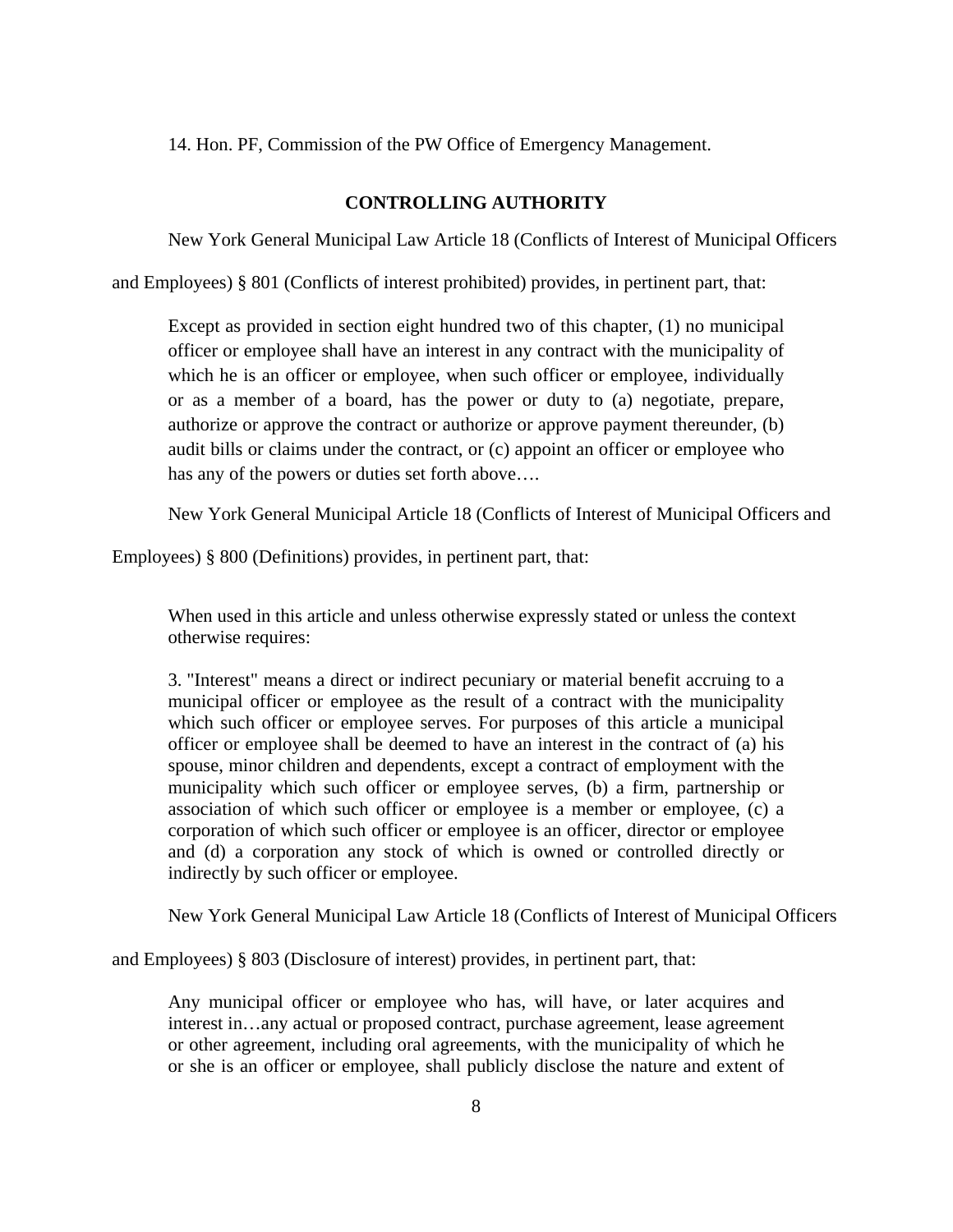such interest in writing to his or her immediate supervisor and to the governing body thereof as soon as he or she has knowledge of such actual or prospective interest. Such written disclosure shall be made a part of and set forth in the official record of the proceeding of such body.

New York General Municipal Law Article 18 (Conflicts of Interest of Municipal Officers

and Employees) §805-a (Certain action prohibited) provides, in pertinent part, that:

- 1. No municipal officer or employee shall:
	- a. directly or indirectly, solicit any gift, or accept or receive any gift having a value of seventy-five dollars or more, whether in the form of money, service, loan, travel, entertainment, hospitality, thing or promise, or in any other form, under circumstances in which it could reasonably be inferred that the gift was intended to influence him, or could reasonably be expected to influence him, in the performance of his official duties or was intended as a reward for any official action on his part…

Chapter 27 (Ethics, Code of) of the Village Code, section 27.2 (Definitions) provides, in

pertinent part, that:

As used in…[the Code of Ethics], the following…[term] shall have the…[meaning] indicated:

INTEREST – a pecuniary or material benefit accruing to a municipal officer or employee, unless the context otherwise requires.

Chapter 27 (Ethics, Code of) of the Village Code, section 27.3 (Standards of conduct)

provides, in pertinent part, that:

Every officer or employee of the Incorporated Village of PM shall be subject to and abode by the following standards of conduct:

A. Gifts. He shall not, directly or indirectly, solicit any gift or accept or receive any gift, regardless of value whether in the form of money, services, loan, travel, entertainment, hospitality or any other form, under circumstances in which it could reasonably be inferred that the gift was intended to influence him or could reasonably be expected to influence him in the performance of his official duties or was intended as a reward for any official action on his part. [Note: this is the same prohibition on the receipt of gifts as set forth in New York General Municipal Law §805-a, except without the \$75.00 threshold.]…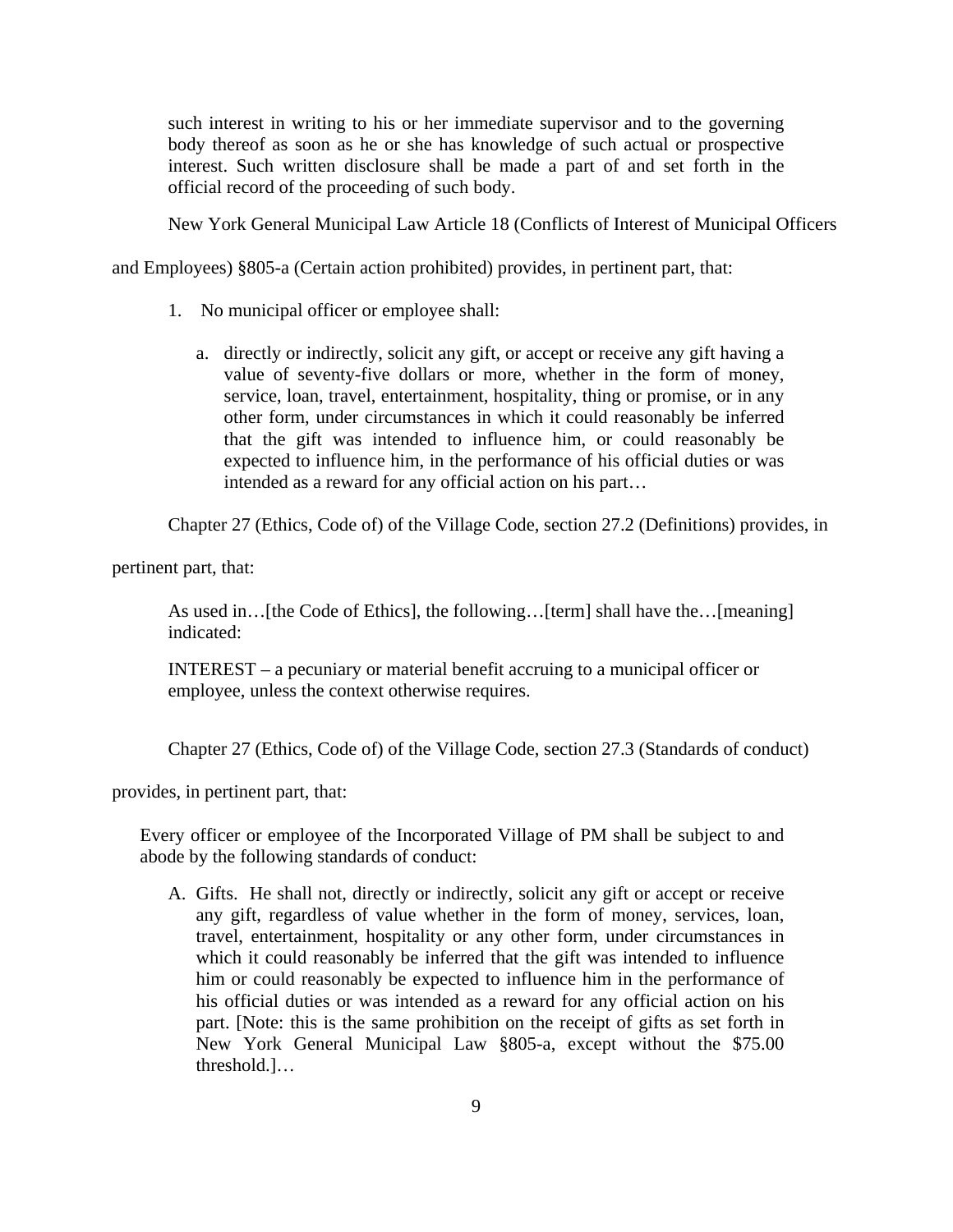E. Disclosure of interest in legislation. To the extent that he knows thereof, a member of the Village Board and any officer or employee of the Incorporated Village of PM, whether paid or unpaid, who participates in the discussion or gives official opinion to the Village Board on any legislation before the Village Board, shall publicly disclose on the official record, the nature and extent of any direct or indirect financial or private interest he has in such legislation.

#### **FINDINGS OF FACT**

Based on the documents and records that I reviewed and the interviews that I conducted, I

made the following findings of fact:

1. Mayor D was an unsuccessful candidate in the November 2008 election for member of the New York State Senate for the applicable Senate District.

2. "Friends of BD" was the duly constituted campaign committee for Mayor D's State

Senate campaign.

- 3. Senator CJ was the successful candidate in the November 2008 election for member of the New York State Senate for the applicable Senate District.
- 4. "Friends of CJ" was the duly constituted campaign committee for Senator J's State Senate campaign.
- 5. The November 2008 campaign for member of the New York State Senate for the applicable Senate District was a high profile race with control of the State Senate potentially dependant on its result; it attracted significant media attention and extensive fund raising efforts were made by the respective campaigns and by the major political parties.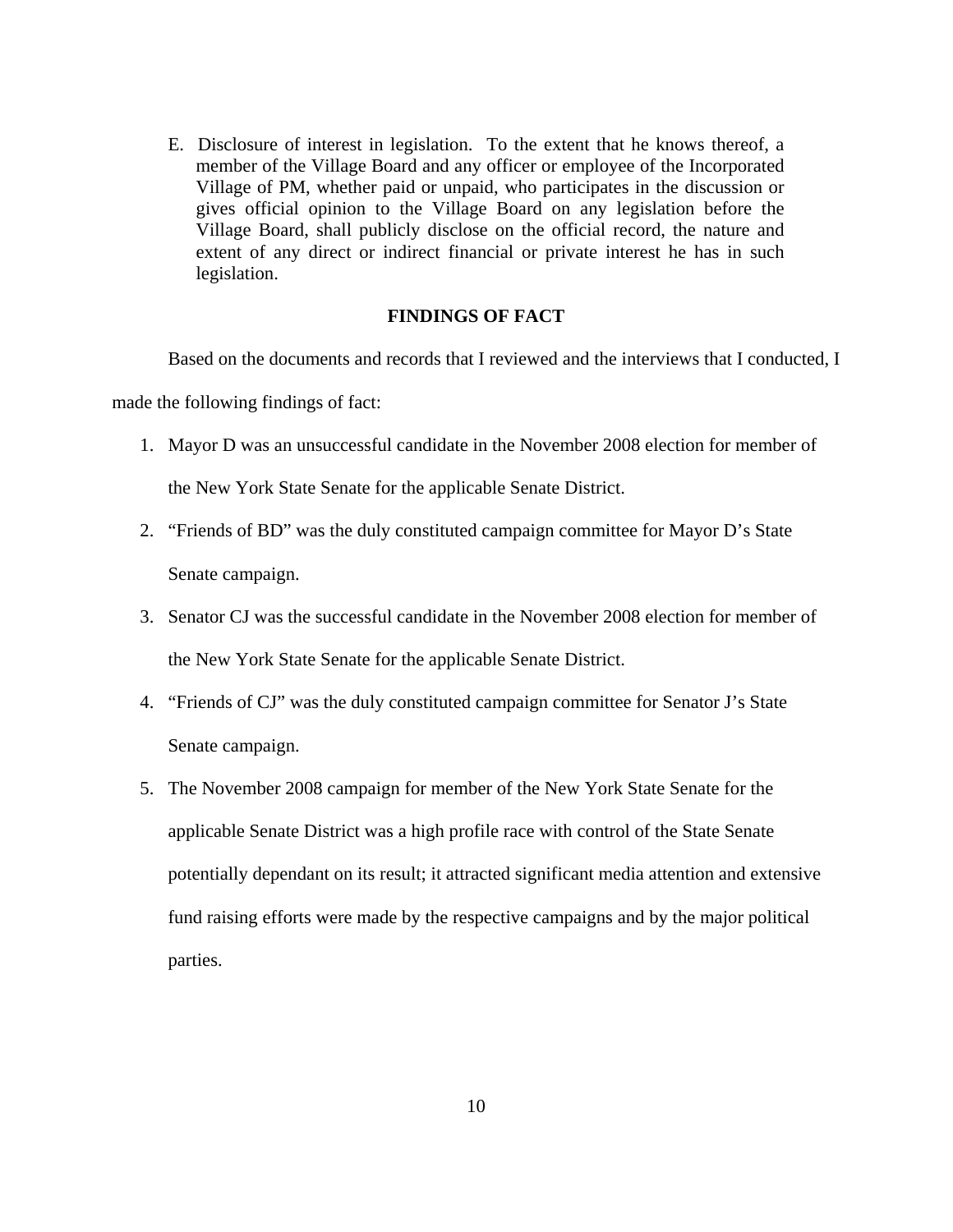#### **APPOINTMENT OF FF**

- 6. On April 17, 2007, the Board of Trustees appointed the firm of FF as Village Attorney.
- 7. In proposing the appointment of FF as Village Attorney, Mayor D informed the Board, among other things, that she had interviewed the attorney who would serve as the Village's principal contact at the firm, RS; that Ms. S was well recommended by other villages with which she had worked, including the Village of PH; that the firm offered extensive municipal and litigation services; and that the firm's hourly rate would be comparable to the rate charged by the predecessor village attorney.
- 8. The resolution appointing FF as Village Attorney passed by a vote of three to two, with Mayor D, Deputy Mayor C, and Trustee M in favor, and then Trustees A and K opposed.
- 9. At all relevant times, TK was a partner in the firm of FF (at no time was Mr. K the firm's "CEO" or managing partner the complainant alleges).
- 10. Mayor D served with Mr. K on the M School Board for six years, and also served with Mr. K on the Board of Trustees of the LIA Foundation.
- 11. At all relevant times, Mr. K and his wife, EK, were social friends of Mayor D's.
- 12. Mayor D did not disclose on the public record of the April 17, 2007 meeting of the Board of Trustees that she had a social relationship with Mr. K; and then Trustees A, K and M were unaware of the social relationship.
- 13. Due to litigation costs incurred in a lawsuit originally filed by the Village in June 2006, and settled before trial in July 2008, professional fees paid to the firm of FF have significantly exceeded the professional fees paid to prior counsel.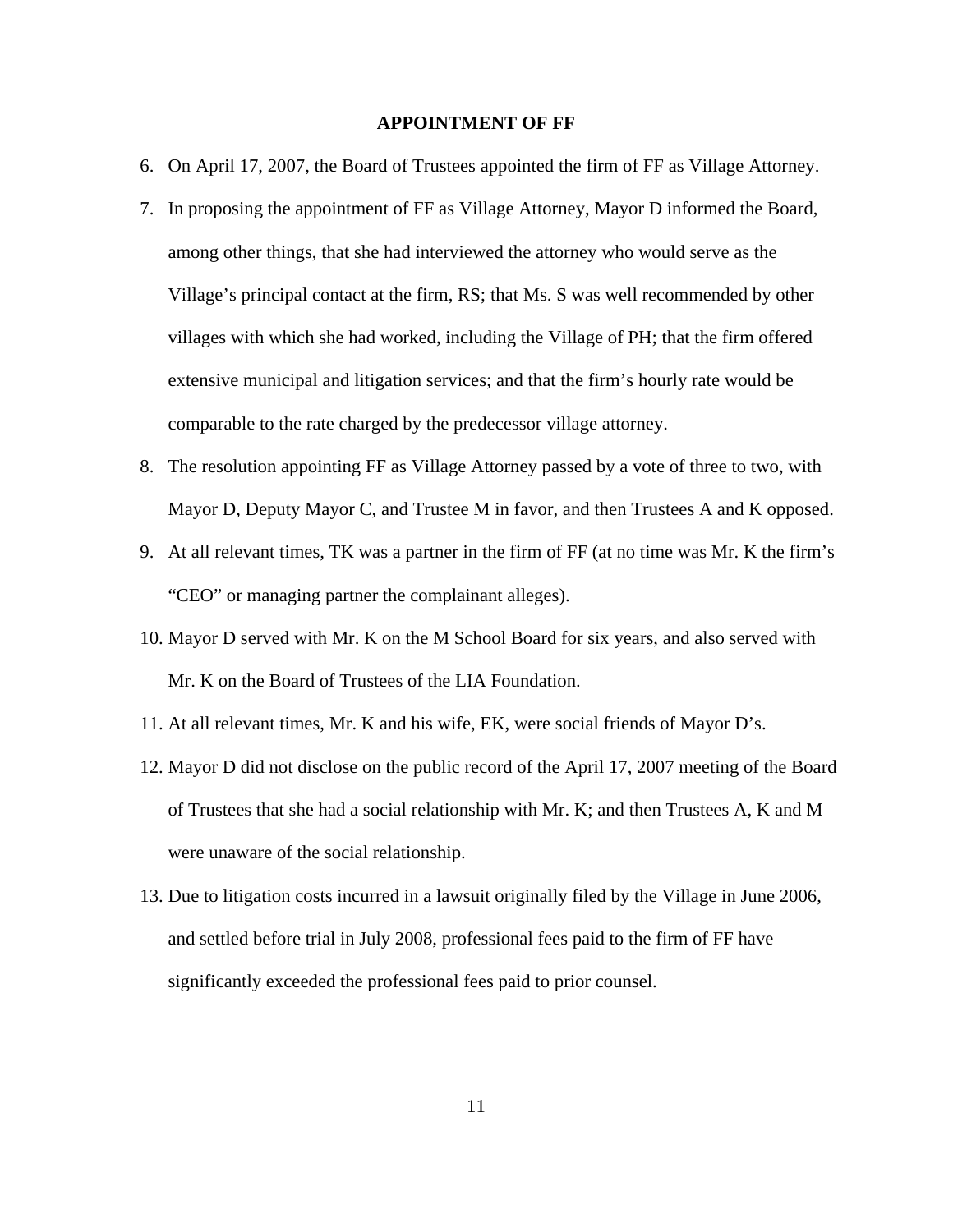- 14. On April 15, 2008, the Board of Trustees approved the re-appointment of FF as Village Attorney by a vote of four to one, with Mayor D, Deputy Mayor C, and Trustees D and T in favor, and Trustee M opposed.
- 15. Mrs. K actively supported Mayor D's State Senate campaign and, on September 16, 2008, made a campaign contribution of \$2,500.00 to Friends of BD.
- 16. Mrs. K's contribution was made from her own funds, and paid from an account that she maintains in her individual name.
- 17. Mrs. K's contribution to Mayor D's Senate campaign was made on her own initiative, without a solicitation from the candidate or the campaign committee.
- 18. On October 6, 2008, Mr. K made a campaign contribution of \$125.00 to Friends of BD by purchasing a ticket to a widely attended fundraiser.
- 19. Mr. K's contribution was made in response to a mass mailing that he received from the campaign committee.

#### **OFFICE LEASE**

- 20. On July 17, 2007, the Board of Trustees authorized the execution of an Agreement of Lease with MA Realty, for the rental of office space located at 53 M Avenue, M, New York.
- 21. The lease was executed on August 27, 2007; it is for a term of ten years commencing September 1, 2007; and it provides, among other things that the Village may renew the lease for an additional term of five years, or may unilaterally cancel the lease at any time after the first year.
- 22. MA Realty is a New York limited liability company, having as its members TPH and TMH.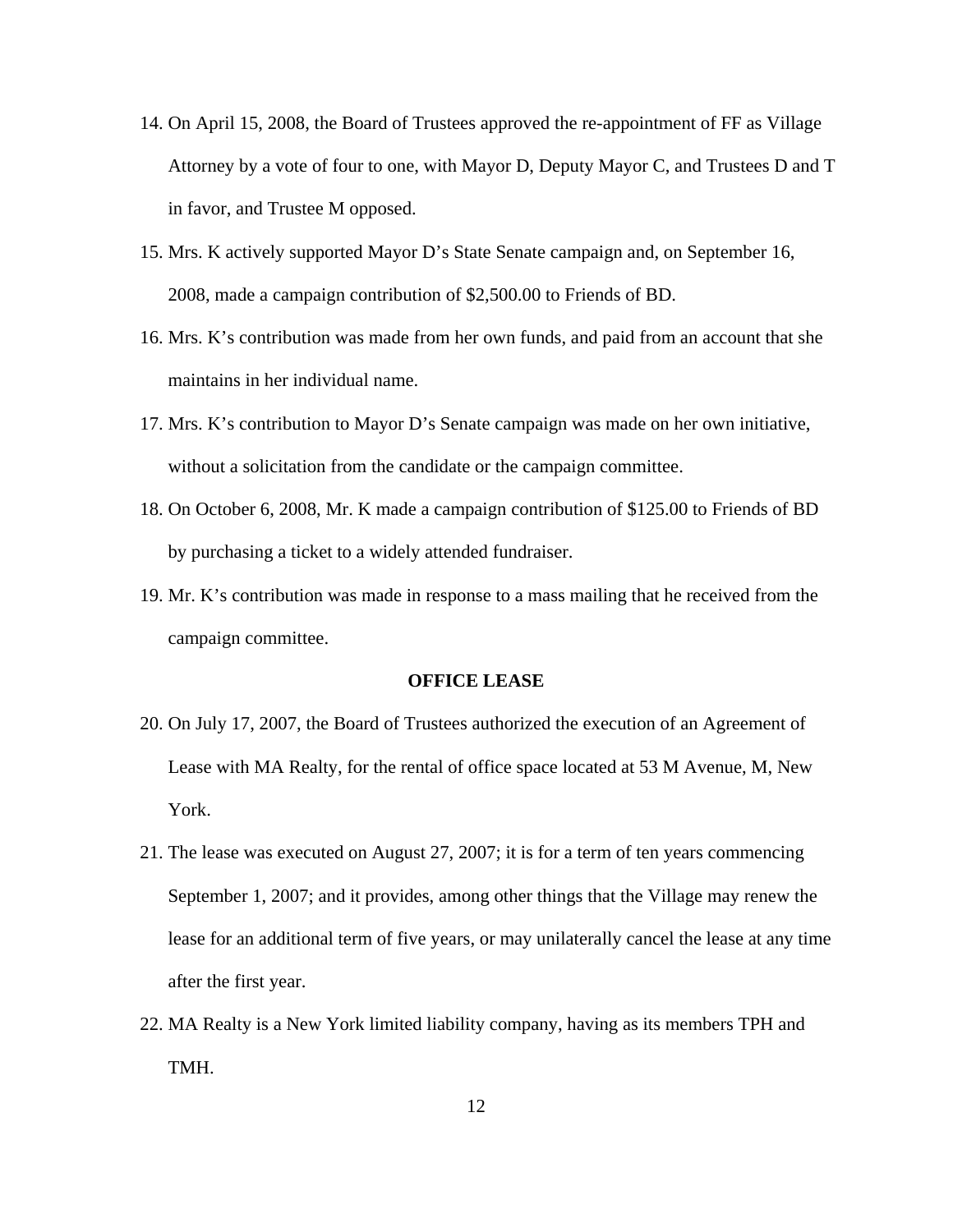- 23. TPH attended college with Mayor D's husband, and has been a friend of Mayor D's for approximately twenty five years.
- 24. In proposing that the Board of Trustees authorize the execution of the Lease, Mayor D publicly disclosed that she had known the H Family for 25 years.
- 25. On July 30, 2008, TPH made a campaign contribution of \$500.00 to Friends of BD.
- 26. TPH's contribution was made in response to a mass mailing that he received from the campaign committee.
- 27. On October 2, 2008, TMH made a campaign contribution of \$500.00 to Friends of BD.
- 28. TMH's contribution was made in response to a mass mailing that he received from the campaign committee, and in connection with a widely attended campaign fundraiser.

### **APPOINTMENT OF VILLAGE PROSECUTOR**

- 29. On April 17, 2007, the Board of Trustees unanimously approved the appointment of the immediate past Village Attorney, SK, as Village Prosecutor.
- 30. On April 15, 2008, the Board of Trustees approved the re-appointment of SK as Village Prosecutor by a vote of four to one, with Mayor D, Deputy Mayor C, and Trustees D and T in favor, and Trustee M opposed.
- 31. SK is an active member of the County Republican Party and a member of its Executive Committee; he regarded the November 2008 election for member of the New York State Senate for the applicable Senate District as an important campaign.
- 32. On October 6, 2008, the firm of H&K made a campaign contribution of \$125.00 to Friends of BD by purchasing a ticket to a widely attended fundraiser.
- 33. The contribution by H&K was made in response to a mass mailing received from the campaign committee.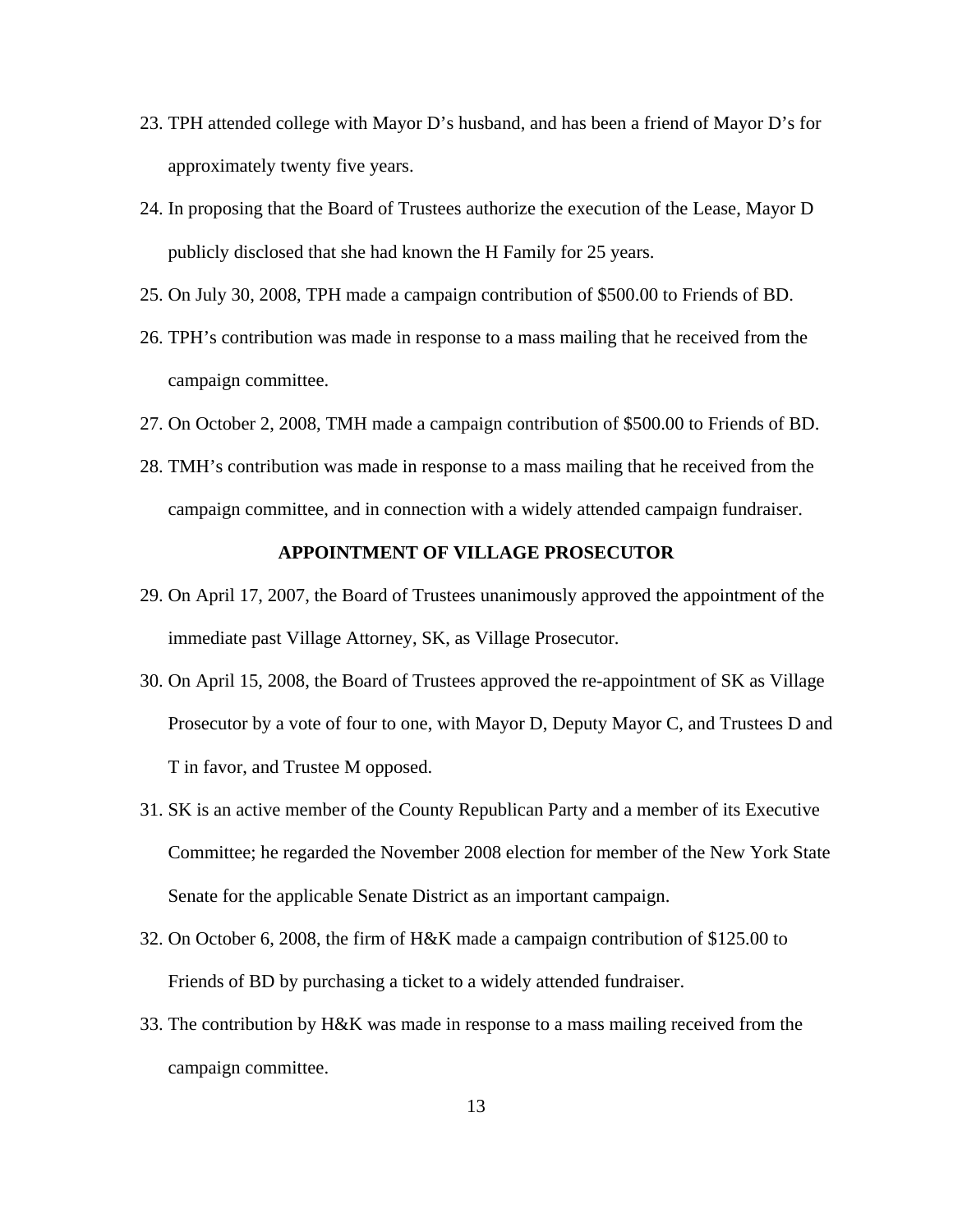#### **SETTLEMENT OF VILLAGE LITIGATION**

- 34. From June 2006 through July 2008, the Village was plaintiff in a lawsuit pending in State Supreme Court seeking, among other things, an order permanently enjoining defendant JI from violating the Village Code.
- 35. In the litigation, Mr. I was represented by the firm of SW&B.
- 36. On June 22, 2008, the firm of SW&B made a campaign contribution of \$750.00 to Friends of CJ.
- 37. On July 7, 2008, the Village entered into a So Ordered Stipulation of Settlement resolving the litigation and providing, among other things, that the Village would be paid the sum of \$115,000.00 in addition to the payment of attorneys fees previously awarded to the Village, that certain code violations would be remedied, and that certain claims against the Village would be withdrawn.
- 38. On July 27, 2008, the firm of SW&B made a second campaign contribution of \$750.00 to Friends of CJ.
- 39. On September 10, 2008, MS, a member of the firm of SW&B, made a campaign contribution of \$500.00 to Friends of BD.
- 40. Mr. S is a former member of the County Republican Committee; his contribution was made on his own initiative, without solicitation by Mayor D or the campaign committee.

#### **INTER-MUNICIPAL EMERGENCY MANAGEMENT AGENCY**

41. At all relevant times, PF was Commissioner of the PW Office of Emergency Management, an inter-municipal emergency preparedness agency serving the applicable area.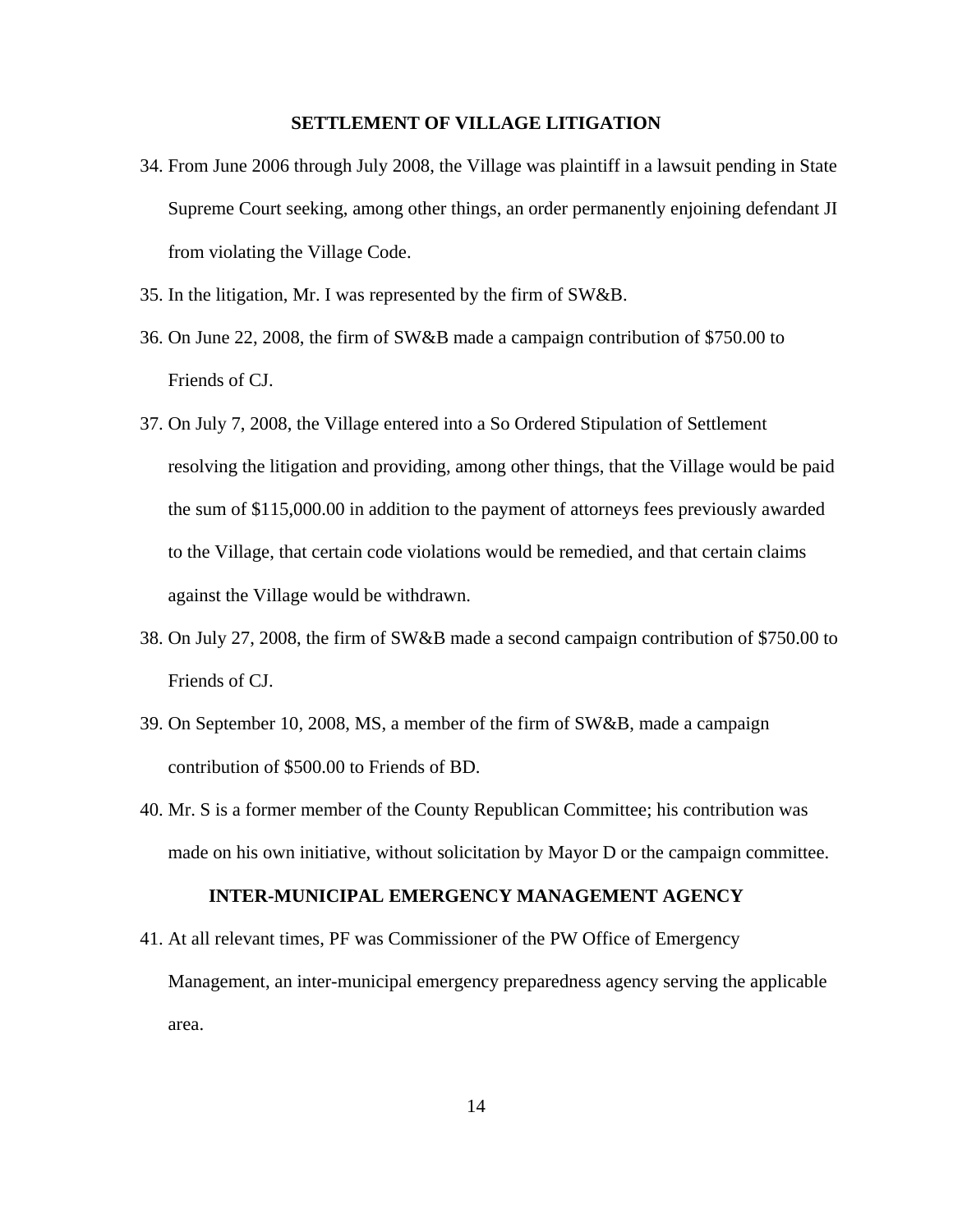- 42. On July 25, 2008, Mr. F made a personal campaign contribution of \$1,000.00 to Friends of CJ.
- 43. On September 16, 2008, the Board of Trustees unanimously approved Village membership in the PW Office of Emergency Management, at an annual cost of \$1,000.00.
- 44. On September 18, 2008, Mr. F made a personal campaign contribution of \$300.00 to Friends of BD.
- 45. Mr. F's contribution was made on his own initiative, without solicitation by the Mayor or the campaign committee.
- 46. On October 22, 2008, the Board of Trustees approved the appointment of Mayor D as Village representative to the PW Office of Emergency Management by a vote of four to one, with Mayor D, Deputy Mayor C, and Trustees D and T in favor, and Trustee M opposed.
- 47. Neither Commissioner F nor Mayor D are compensated for their services as agency commissioner and Village representative, respectively.

#### **CONCLUSIONS OF LAW**

 Article 18 of the New York General Municipal Law establishes standards of ethical conduct that are mandatory for officers and employees in every municipality within the State of New York, other than New York City. *See,* N.Y. Gen. Mun. Law §800(4).

 In arriving at my conclusions of law, I employed a three step analysis to determine whether these facts presented a prohibited conflict of interest. I considered the following three questions: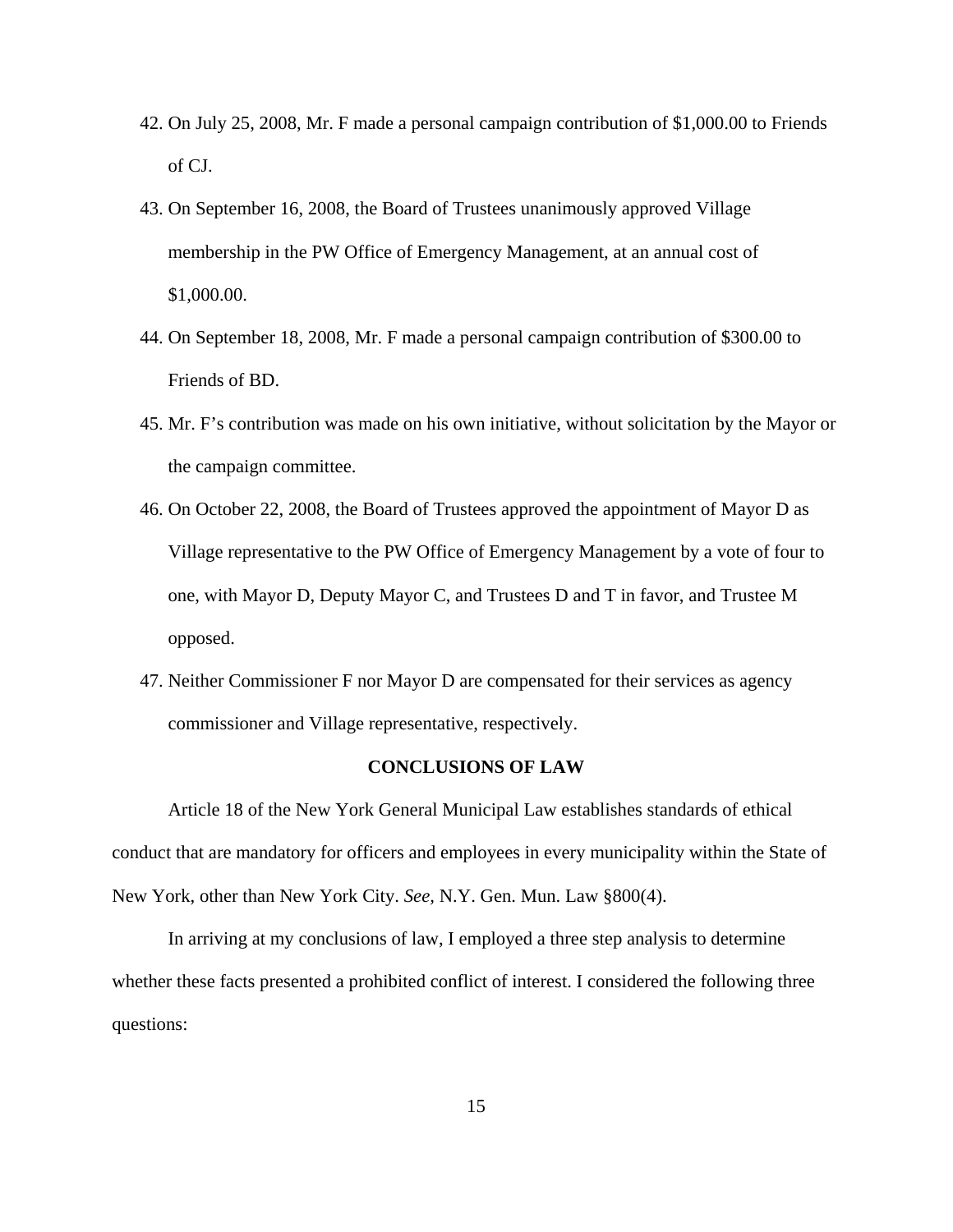(1) Did the Mayor's conduct violate N.Y. Gen. Mun. Law Article 18 (Conflicts of Interest of Municipal Officers and Employees)?

(2) Did the Mayor's conduct violate the Village Code of Ethics?

 (3) Did the Mayor's conduct give rise to a prohibited appearance of impropriety under common law principles?

#### **Appointment of FF as Village Attorney**

 N.Y. Gen. Mun. Law §801 prohibits municipal officers and employees from having certain interests in municipal contracts. The statute is violated if three elements are established: (1) the existence of a contract with the municipality; (2) a benefit accruing to an officer or employee of the municipality as a result of the contract; and (3) the power or duty of the officer or employee to negotiate, prepare, authorize or approve the contract, or payments under the contract, or appoint anyone to do these things. All three elements must be established for a violation to exist.

 Here, the Village's agreement to retain FF as Village Attorney was a "contract" establishing the first element; and the Mayor's authority as a member of the Board of Trustees to negotiate and approve the contract and to review and approve bills that the firm may render for its services establishes the third element.

 However, the first and third elements alone do not amount to a violation of the statute. Here, the second element is not established because the Mayor derived no "direct or indirect pecuniary or material benefit" from the firm's contract with the Village, and therefore had no "interest" in the contract as that term is defined by section 800 of the New York General Municipal Law.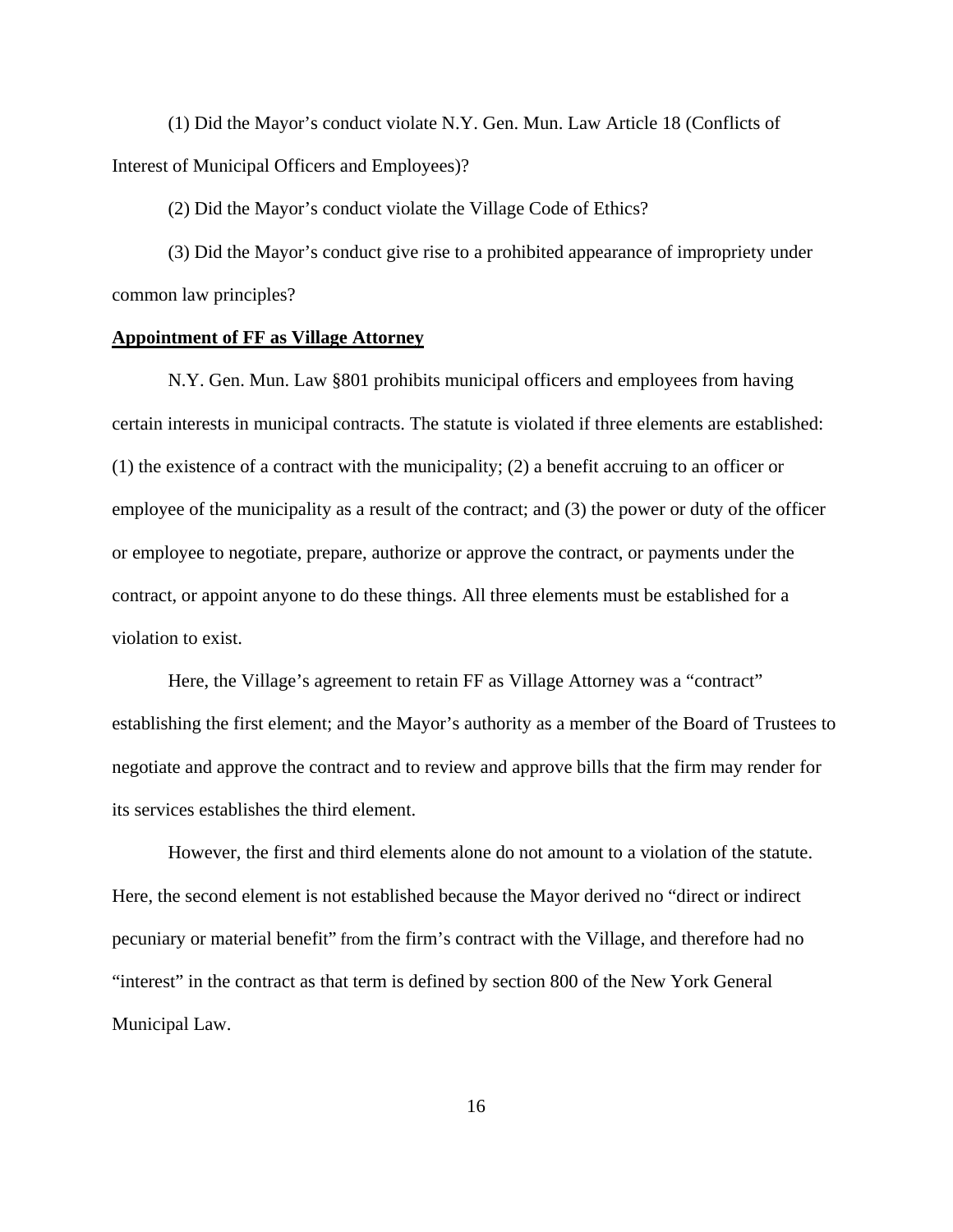The Mayor did not benefit directly or indirectly from the firm's contract with the Village. She has no ownership interest in the firm, and there is no evidence or reason to believe that the Mayor participates in any way in the revenue that the firm derives from its contract with the Village. The Mayor's social relationship with a partner in the firm did not give her a pecuniary interest in the firm's contract with the Village, nor confer upon her a direct or indirect material benefit arising from the contract. A social acquaintance is not among the persons or entities with whom a municipal officer or employee is deemed to share a common "interest" as the term is defined by New York General Municipal Law §800 (i.e. a spouse, minor child, or dependent; an outside employer; or a corporation of which such officer or employee is an stockholder, officer, director or employee).

 For the same reasons, the Mayor did not have an interest in the Village's agreement to retain FF as Village Attorney that would have been subject, under New York General Municipal Law §803, to disclosure in the record of the public meeting at which FF was appointed as Village Attorney.

 Similarly, the Village Code of Ethics defines an "interest" as "a material or pecuniary benefit accruing to a municipal officer or employee unless the context otherwise requires". The Village Code requires officers and employees who participate in the discussion of proposed legislation to publicly disclose on the public record any "direct or indirect financial or private interest" they may have in the proposed legislation.

Here again, the Mayor derived no direct or indirect pecuniary or material private benefit from the Board's action in approving the appointment of FF as Village Attorney and, therefore, the Mayor did not have a disclosable "interest in legislation" when the Board of Trustees approved the firm's appointment as Village Attorney.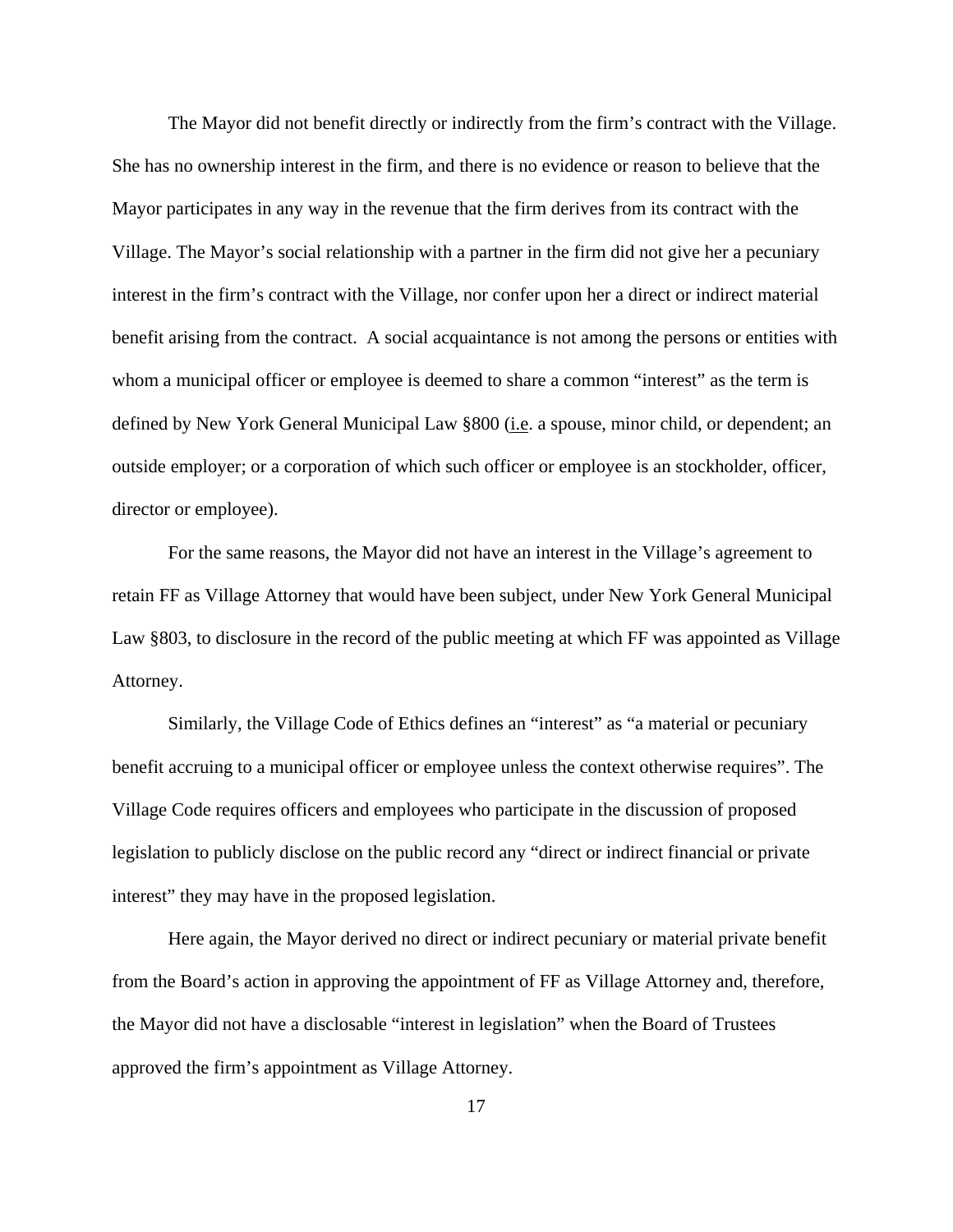By its very nature, village government contemplates home rule among neighbors, many of whom are likely to be socially acquainted with each other and with parties having business with the village. Neither the New York General Municipal Law nor the Village Code of Ethics define the term "interest" in sufficiently broad terms as to allow the interpretation that a Village official's social relationship with a candidate for appointment to a Village office or position of employment amounts to a prohibited or disclosable interest in the matter on the part of the socially acquainted Village official.

#### **Campaign Contributions to "Friends of BD"**

 Neither Article 18 of the NY General Municipal Law nor the PM Code of Ethics regulate the solicitation or receipt of campaign contributions by municipal officers or employees or the political parties for which they were candidates for public office, or require municipal officers or employees to recuse themselves in matters involving their campaign contributors. Article 14 of the NY Election Law, which regulates campaign contributions, also imposes no requirement that municipal officers or employees recuse themselves in matters involving contributors to their election campaigns or to the political parties for which they were candidates for public office.

The New York State Attorney General has opined that the subject of campaign contributions has been fully regulated by the New York Election Law and, therefore, a local municipal ethics code may not prohibit the award of municipal contracts to persons who have made political contributions to town officials or candidates for town office. 95 Op. NY Att'y Gen. 46 (1995).

NY Election Law §14-130 prohibits the personal use by candidates of funds contributed to their campaign committees. Furthermore, in DiLucia v. Mandelker, 110 A.D.2d 260 ( $1<sup>st</sup>$  Dep't 1985); *aff'd*, 68 N.Y.2d 844 (1986), New York's highest court held that political contributions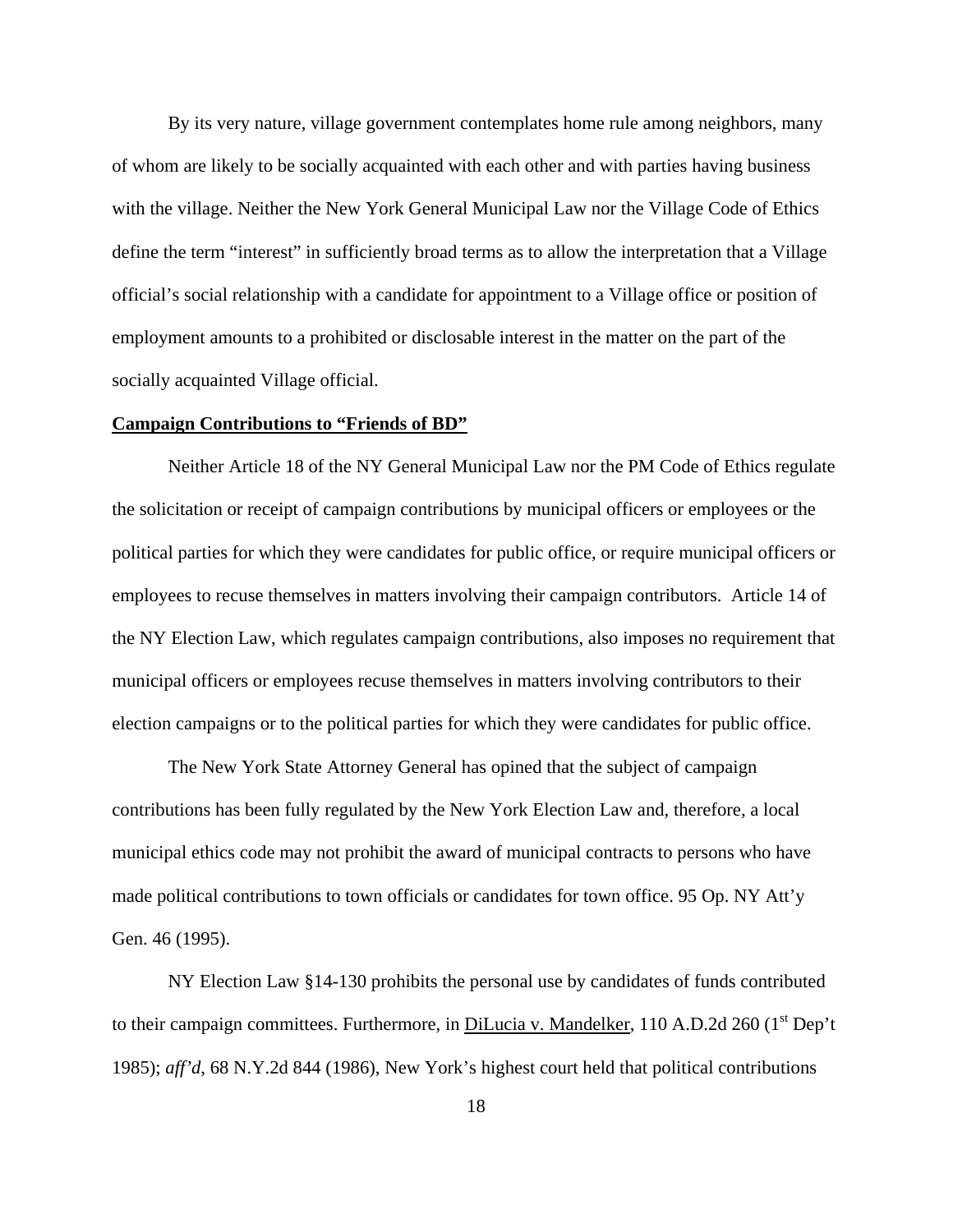are not gifts subject to the prohibition in the New York City Charter against the receipt of gifts by City officials. Similarly, in Dunlop Dev. Corp. v. Spitzer, No. 102129/04 (N.Y. Co. Sup. Ct. Oct. 25, 2004), the New York State Supreme Court, New York County, ruled that campaign contributions are not gifts subject to the prohibition on the receipt of gifts by state officers and employees.

 Thus, the analogous prohibitions on the receipt of gifts by Village officers and employees set forth in the New York General Municipal Law and the Village Code of Ethics are inapplicable to the contributions made to the Mayor's State Senate campaign committee.

Whether, under the applicable provisions of the United States and New York State Constitutions, the Village may amend its ethics code to require village officials to make a public disclosure on the record and recuse themselves in matters involving their campaign contributors is not a question presented for our consideration here. At present, there is no authority that would require an elected village official to publicly disclose or refrain from acting in ordinary matters involving contributors to his or her election campaign.

 Ethics regulations are designed to promote high standards of official conduct and foster public confidence in government. An appearance of impropriety undermines public confidence. Therefore, courts have found that government officials have an implied duty to avoid conduct that violates the spirit and intent of ethics regulations, even where no specific statute is violated. *See,* Zagoreos v. Conklin, 109 A.D.2d 281 (1985); Tuxedo Conservation & Taxpayer Assoc. v. Town Bd. of Tuxedo, 69 A.D.2d 320 (2d Dept. 1979).

 Discernable standards of conduct help dedicated municipal officers and employees to avoid unintended conflicts of interest and unwarranted suspicion. When a prohibited appearance of impropriety is found, the finding should have a rational basis that is clear and obvious. Such a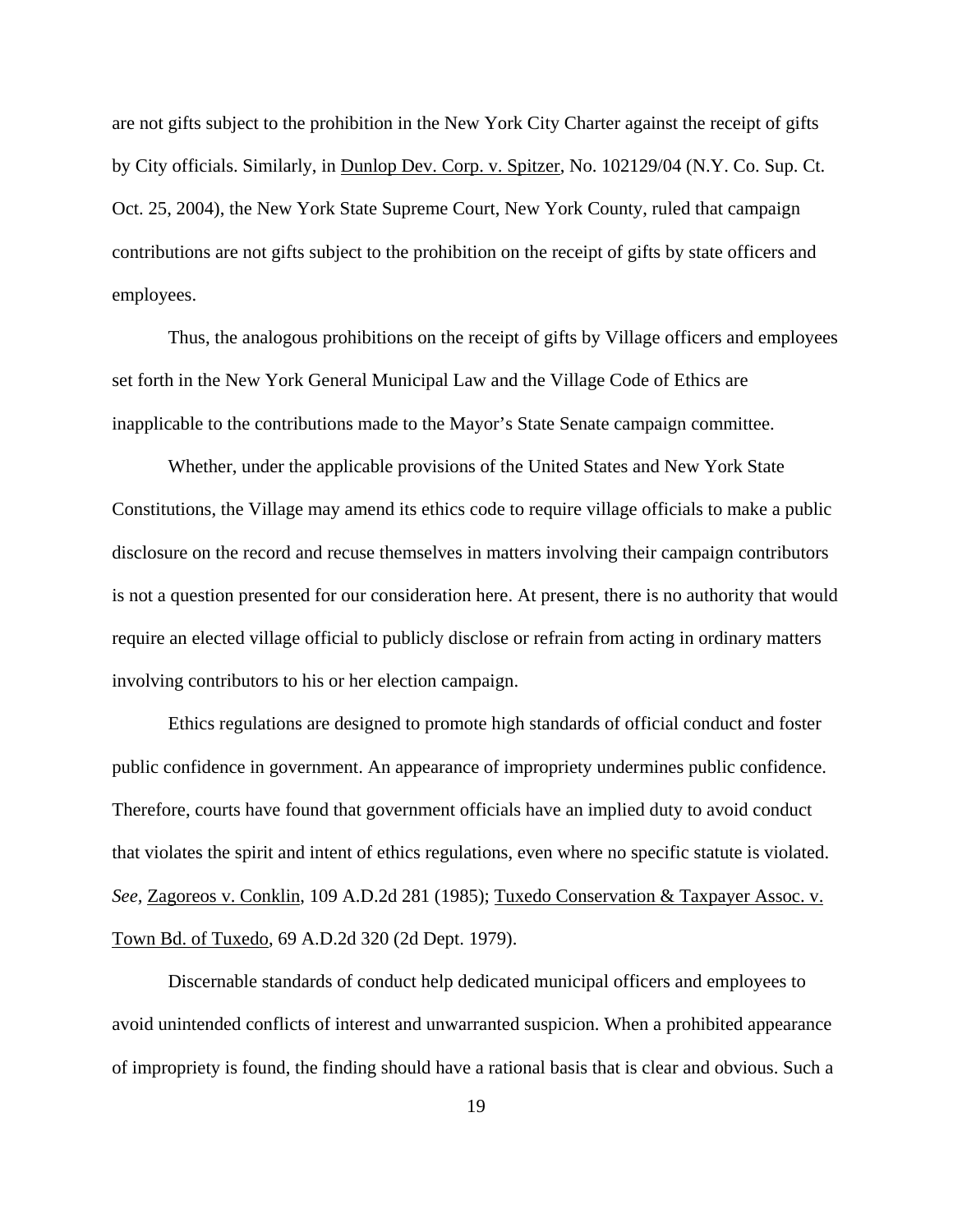finding should be reserved for cases involving conduct that raises the specter of self-interest, or that is contrary to public policy. It should not be found in cases where the improper appearances are speculative or trivial. *See,* Webster Assoc. v. Town of Webster, 59 N.Y.2d 220 (1983); Peterson v. Corbin, 275 A.D.2d 35 (2d Dept. 2000).

It is self evident that local election campaigns are commonly financed by contributions from individuals who reside or do business within the village, or who have dealings with the village government. Here, for the reasons that follow, none of the campaign contributions at issue were made under circumstances that would justify the inference that the contributions were intended to influence the Mayor in the performance of her official duties, or to reward her for performing her duties; and, therefore, the contributions did not give rise to a prohibited appearance of impropriety.

#### **Campaign Contributions by Mr. and Mrs. K**

 Lawyers practicing in the State of New York are required to adhere to standards of conduct that are incorporated in a code of professional responsibility.<sup>[2](#page-21-0)</sup> The New York Code of Professional Responsibility (for Lawyers) includes "ethical considerations" that represent the objectives toward which every lawyer should strive, and which serve as a body of principles upon which a lawyer can rely for guidance. *See,* New York Code of Professional Responsibility, preamble.

Ethical Consideration 2-37 provides, in pertinent part, that:

Campaign contributions by lawyers to government officials or candidates for public office who are, or may be, in a position to influence the award of a legal engagement may threaten government integrity by subjecting the recipient to a conflict of interest. Correspondingly, when a lawyer makes a significant contribution to a public official or an election campaign for a candidate for public

<span id="page-21-0"></span><sup>&</sup>lt;sup>2</sup> Effective April 1, 2009, the existing Disciplinary Rules will be replaced by The Rules of Professional Conduct.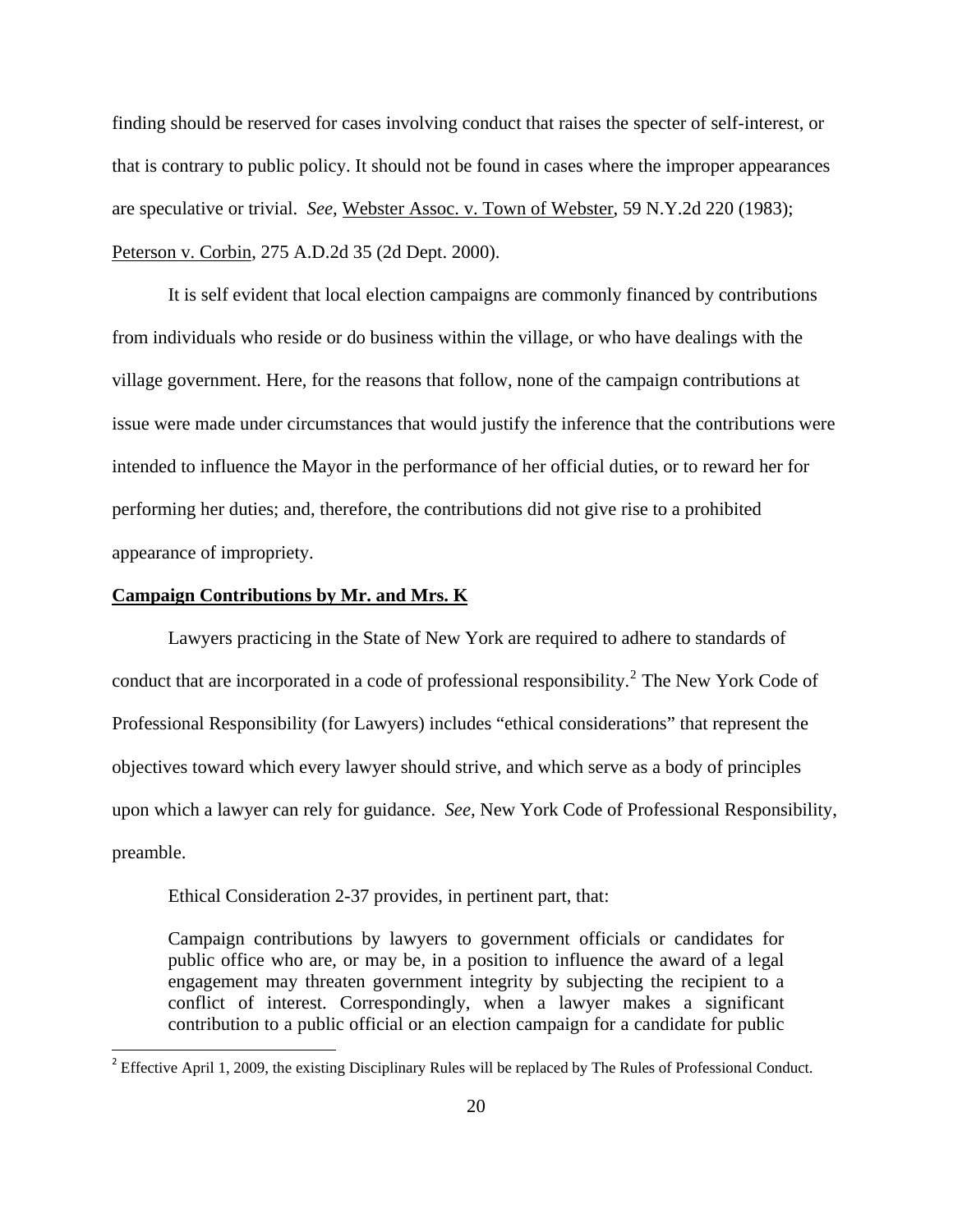office and is later engaged by the official to perform legal services for the official's agency, it may appear that the official has been improperly influenced in selecting the lawyer, whether or not this is so. This appearance of influence reflects poorly on the integrity of the legal profession and government as a whole. For these reasons, …the Code [of Professional Responsibility] prohibits a lawyer from making or soliciting a political contribution to any candidate for government office, government official, political campaign committee or political party, if a disinterested person would conclude that the contribution is being made or solicited for the purpose of obtaining or being considered eligible to obtain a government legal engagement. This would be true even in the absence of an understanding between the lawyer and any government official or candidate that special consideration will be given in return for the political contribution or solicitation.

# Ethical Consideration 2-37 provides that:

In determining whether a disinterested person would conclude that a contribution to a candidate for government office, government official, political campaign committee or political party is or has been made for the purpose of obtaining or being considered eligible to obtain a government legal engagement, the factors to be considered include (a) whether legal work awarded to the contributor or solicitor, if any, was awarded pursuant to a process that was insulated from political influence, such as a "Request for Proposal" process, (b) the amount of the contribution or the contributions resulting from the solicitation, (c) whether the contributor or any law firm with which the lawyer is associated has sought or plans to seek government work from the official or candidate, (d) whether the contribution or solicitation was made because of an existing personal, family or non-client professional relationship with the government official or candidate, (e) whether prior to the contribution or solicitation in question, the contributor or solicitor had made comparable contributions or had engaged in comparable solicitations on behalf of government officials or candidates for public office for which the lawyer or any law firm with which the lawyer is associated did not perform or seek to perform legal work, (f) whether the contributor has made a contribution to the government official's or candidate's opponent(s) during the same campaign period and, if so, the amounts thereof and (g) whether the contributor is eligible to vote in the jurisdiction of the government official or candidate, and if not, whether other factors indicate that the contribution or solicitation was nonetheless made to further a genuinely held political, social or economic belief or interest rather than to obtain a legal engagement.

The standards enumerated in the Ethical Consideration 2-37 of the Code of Professional

Responsibility (for Lawyers) compel the conclusion that Mr. K's contribution of \$125.00 to the

Mayor's State Senate campaign on October 6, 2008 was not made to obtain a legal engagement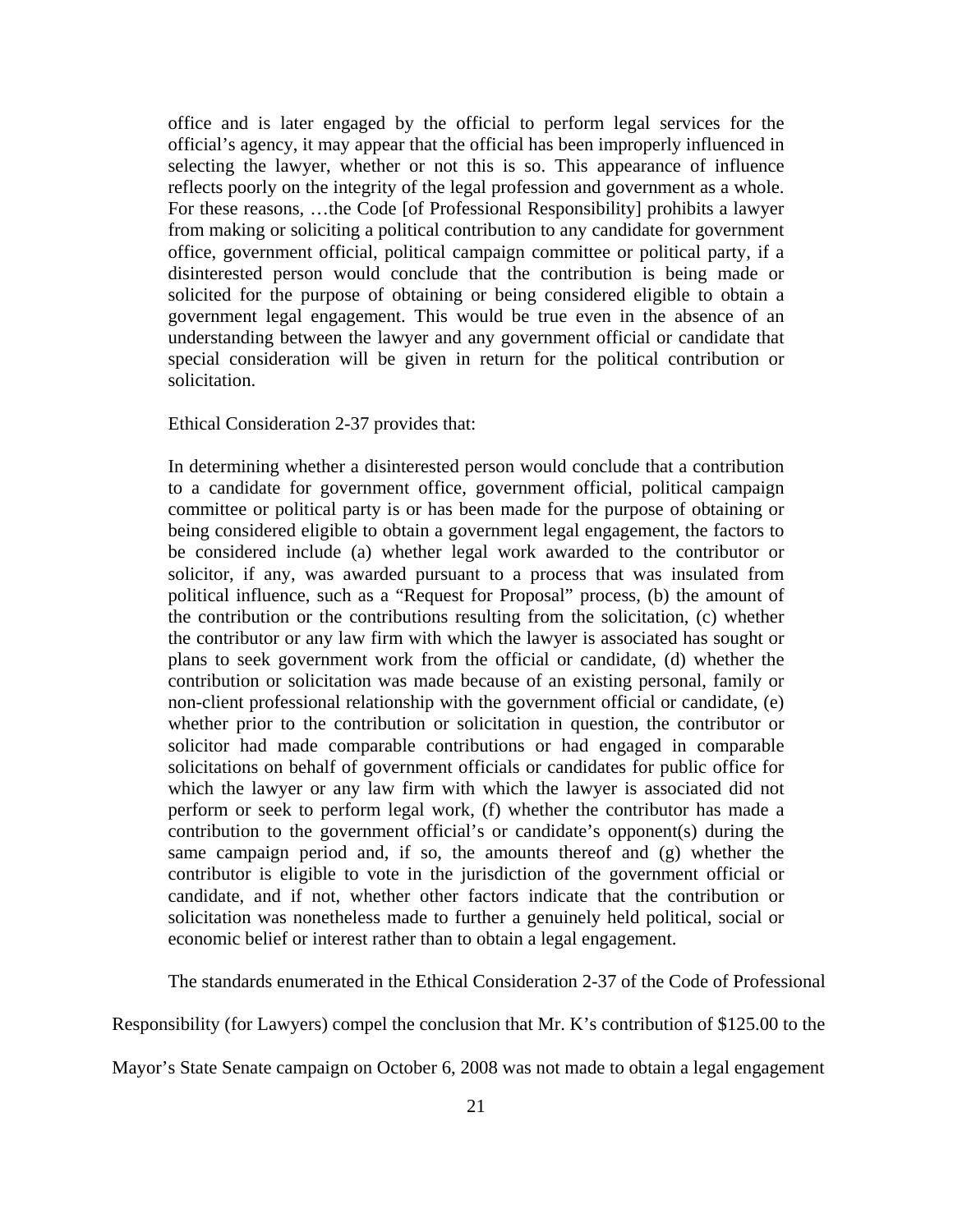but, rather, was well within the generally accepted standards of proper professional and municipal conduct.

 Most notably, the modest amount of the contribution itself eliminates any speculation that it was made to influence the Mayor in the discharge of her official duties, or was given as a *quid pro quo* for the appointment of FF as Village Attorney. The contribution was made 18 months after the firm's original appointment, and six months after its reappointment. Furthermore, it is clear that Mr. K's social relationship with Mayor D was a sufficient independent basis for the contribution.

 Mrs. K is entitled to be judged as a distinct individual, with her own economic, political and social interests. Her personal contribution of \$2,500.00 to Mayor D's State Senate campaign on September 16, 2008 was motivated by her social relationship with the Mayor and by her genuine support for the Mayor's candidacy.

#### **Campaign Contributions by TPH and TMH**

 On July 30, 2008, when TPH contributed \$500.00 to Mayor D's State Senate campaign, more than a year had already passed since his real estate firm had entered into a long term lease with the Village. The rights and obligations of his real estate firm as landlord, and the Village as tenant, could not have been affected by the contribution, nor do the circumstances justify any inference that the contribution was made to influence the Mayor in the conduct of her official duties, or to reward the Mayor for the performance of her duties. Rather, the circumstances amply demonstrate that the contribution was based on TPH's long standing social relationship with the Mayor and her husband.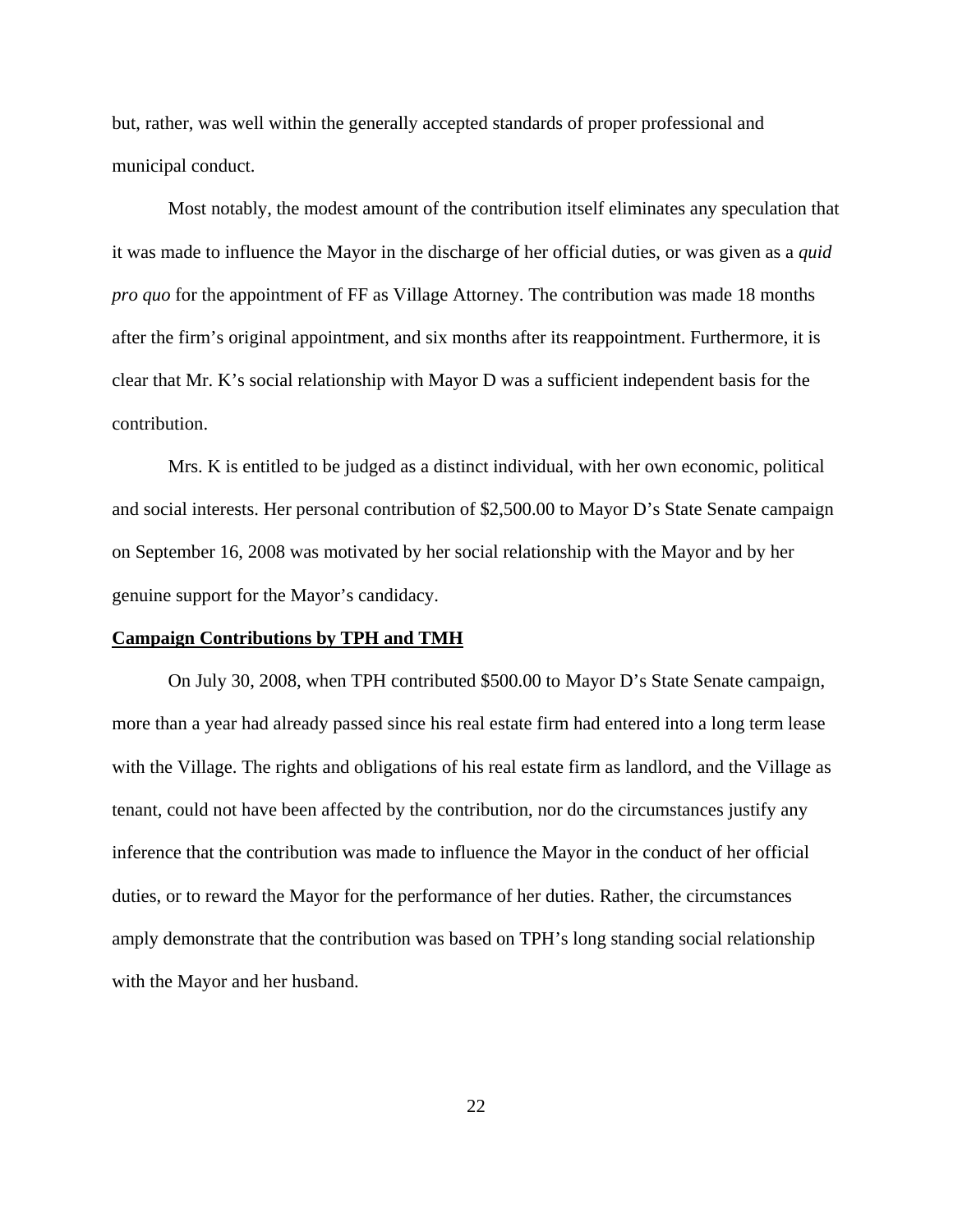So too, the contribution of \$500.00 made by TMH on October 2, 2008 in response to regular fundraising activities by the State Senate campaign suggests no basis for inferring any improper motive.

#### **Campaign Contribution by H&K**

 As a Republican leader, SK regarded the November 2008 election for member of the New York State Senate for the applicable Senate District as an important contest. He had a genuine political interest in supporting the Mayor's campaign for State Senate. The modest amount of his \$125.00 campaign contribution itself eliminates any speculation that it was made to influence the Mayor in the discharge of her official duties, or was given as a *quid pro quo* for his appointment as Village Prosecutor. The circumstances under which the contribution was made, in response to regular fundraising activities by the State Senate campaign and in connection with a widely attended fundraiser, suggest no basis for inferring any improper motive.

#### **Campaign Contribution by MS**

 The litigation in which MS represented a party adverse to the Village was settled two months before he made his \$500.00 contribution to the Mayor's State Senate Campaign on September 10, 2008. Moreover, Mr. S made two earlier contributions, each one of greater amount, to the campaign of Mayor D's electoral opponent.

 Mr. S is a former member of the County Republican Committee. He made the contribution on his own initiative, without solicitation by Mayor D or the campaign committee. The amount, timing, and circumstances of the contribution suggest no basis for inferring any improper motive.

23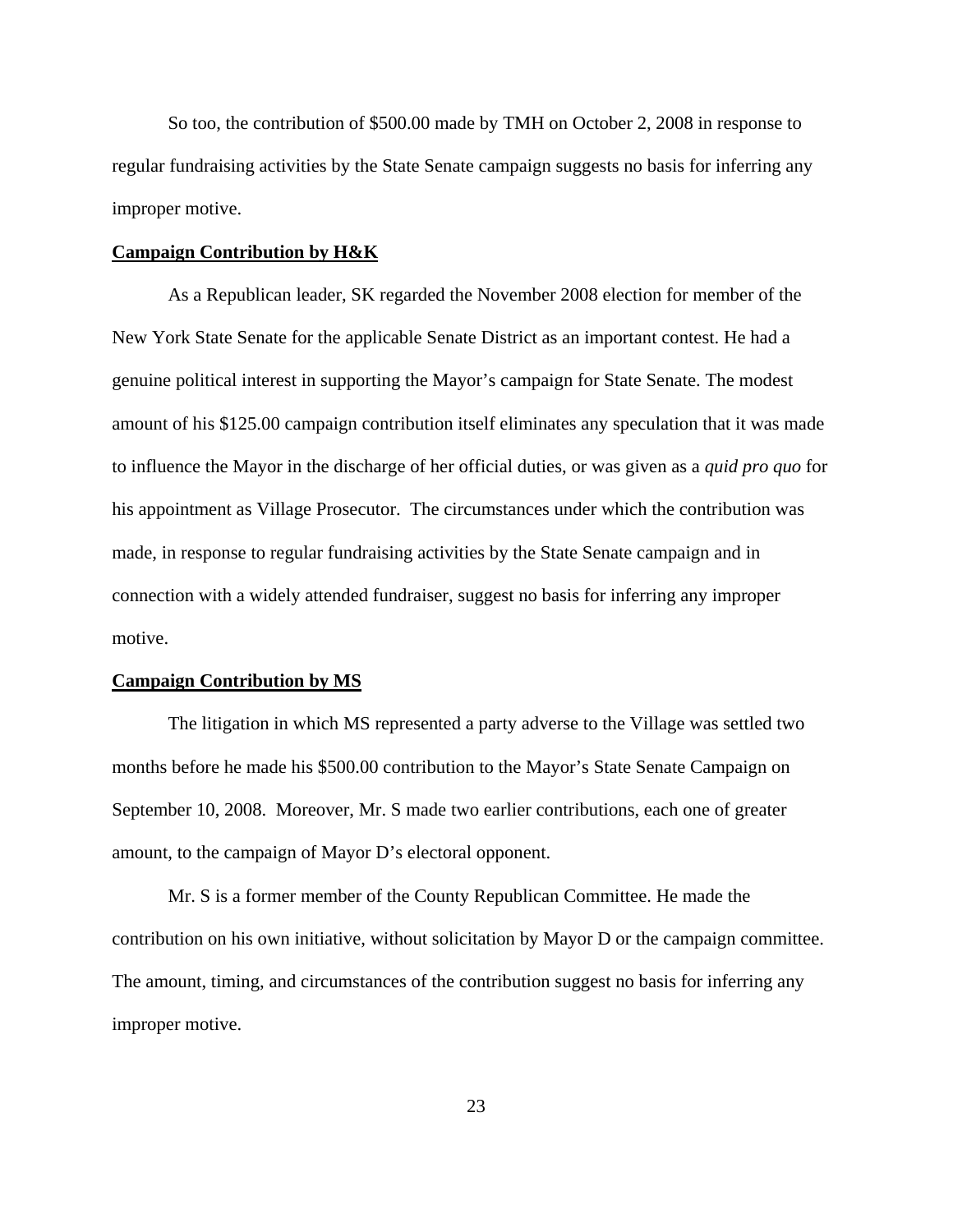#### **Contribution of PF**

Contrary to the allegation made in the complaint, Commissioner F had not contributed to Mayor D's State Senate campaign prior to September 16, 2008, when the Board of Trustees approved Village membership in the inter-municipal emergency preparedness agency for which he serves.

Neither the Mayor nor Commissioner F receive any compensation for their services on behalf of the inter-municipal emergency preparedness agency.

Mr. F's contribution of \$300.00 to the Mayor's State Senate campaign on September 18, 2008 was made on his own initiative, without solicitation by the Mayor or the campaign committee. Previously, on July 25, 2008, Commissioner F contributed the much greater sum of \$1,000.00 to the State Senate campaign of Mayor D's electoral opponent. The amount, timing, and circumstances of Commissioner F's contribution to Mayor D's State Senate campaign suggest no basis for inferring any improper motive.

#### **CONCLUSION**

Based on the facts presented, the Mayor did not violate Chapter 27 (Ethics, Code of) of the Village Code, section 27.3 (Standards of conduct) subsection "A" (Gifts) when her campaign committee, Friends of BD, received campaign contributions from TK, a partner in the firm that serves as Village Attorney, and from his wife, EK; from TPH and TMH, members of a limited liability company that leases property to the Village; from H&K, a law firm whose member, SK, is employed as Village Prosecutor; from MS, an attorney that previously represented litigation adversaries of the Village; and from PF, commissioner of an inter-municipal emergency planning agency of which the Village is a dues paying member.